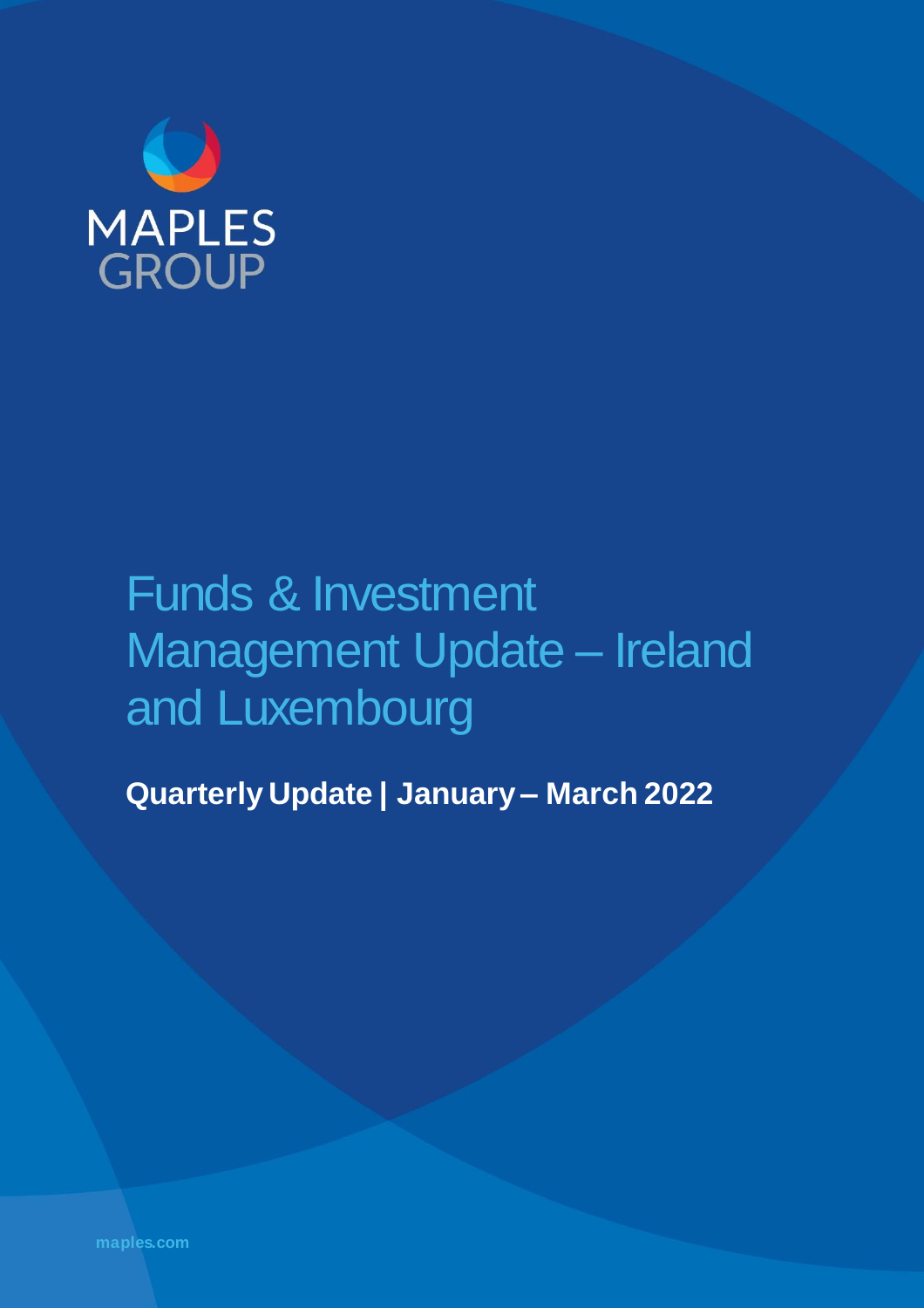### **Table of Contents**

| 1            |                                                                                     |  |
|--------------|-------------------------------------------------------------------------------------|--|
| 1.1          |                                                                                     |  |
| 1.2          |                                                                                     |  |
| 1.3          |                                                                                     |  |
| 1.4          |                                                                                     |  |
| 1.5          |                                                                                     |  |
| 1.6          |                                                                                     |  |
| 1.7          |                                                                                     |  |
| 1.8          |                                                                                     |  |
| 1.9          |                                                                                     |  |
| 1.10         |                                                                                     |  |
| 1.11         | ESMA Updated MMF Guidelines on Stress Test Scenarios and MMF Regulation Reform  9   |  |
| 1.12         |                                                                                     |  |
| 1.13         |                                                                                     |  |
|              |                                                                                     |  |
| 1.15         |                                                                                     |  |
| 1.16         |                                                                                     |  |
|              |                                                                                     |  |
| 1.18         | Reactivation of Notifications on Fund Issues and Large Redemptions - CSSF  15       |  |
| 1.19         |                                                                                     |  |
| 1.20         |                                                                                     |  |
| 1.21         |                                                                                     |  |
| 1.22         |                                                                                     |  |
| 1.23         |                                                                                     |  |
|              |                                                                                     |  |
| $\mathbf{2}$ |                                                                                     |  |
| 2.1          | EU Annex II "Grey List" of Monitored Jurisdictions in Taxation Matters  18          |  |
| 2.2          |                                                                                     |  |
| 2.3          | EU Interest Limitation Rules: Scope Extended to Regulated Luxembourg Securitisation |  |
| 2.4          | New One-Time Tax Reporting Obligation for Corporate Investment Vehicles 19          |  |
| 3            |                                                                                     |  |
| 3.1          |                                                                                     |  |
|              |                                                                                     |  |
|              |                                                                                     |  |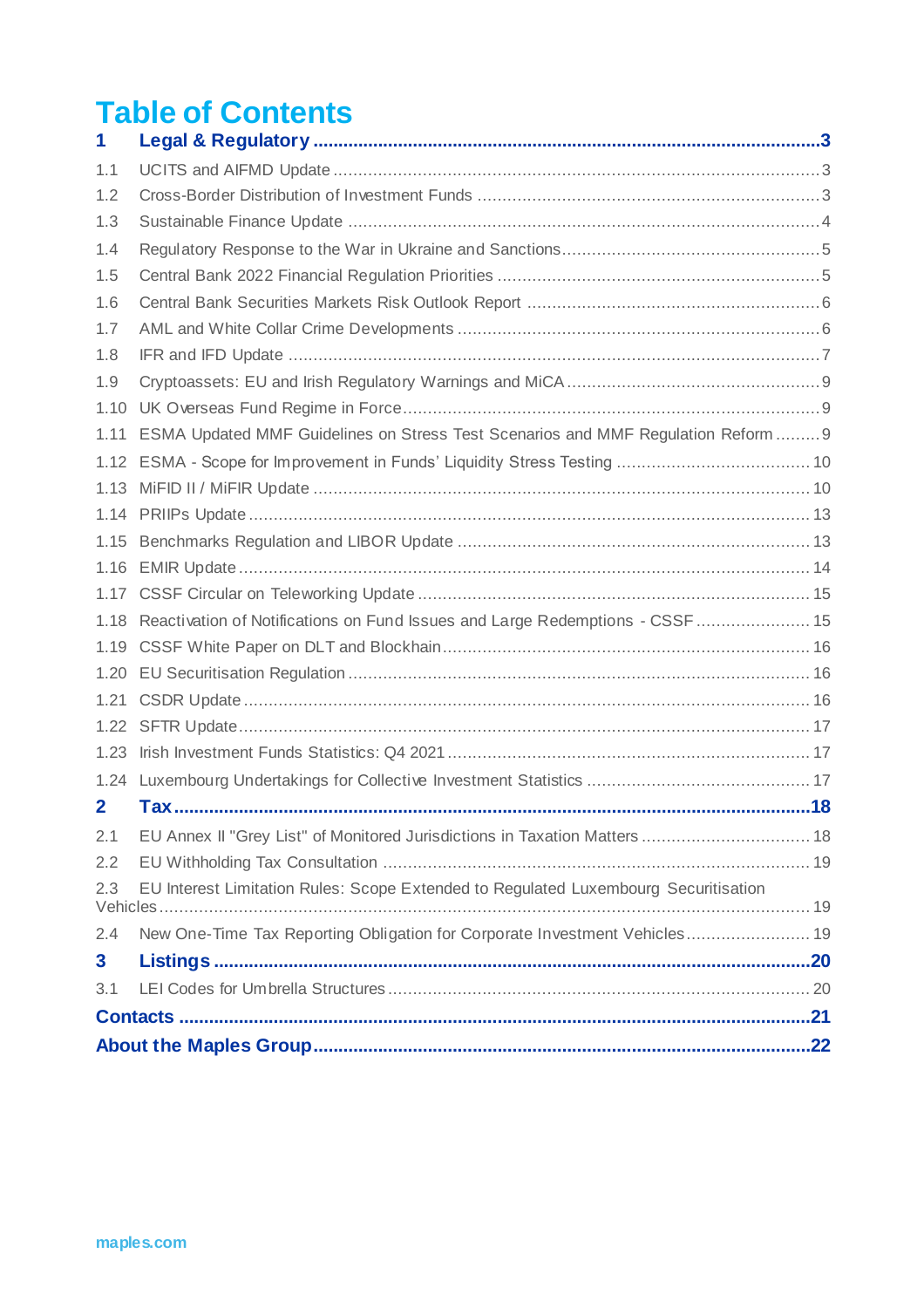

# 1 Legal & Regulatory

#### **1.1 UCITS and AIFMD Update**

#### **Ireland**

On 31 March 2022, the first Irish regulated Qualifying Investor Alternative Investment Funds ("QIAIFs") were granted permission, in principle, by the Central Bank of Ireland ("Central Bank") to take exposure to cryptoassets. Maples and Calder (Ireland) LLP is pleased to have advised on this first approval which will enable two QIAIFs to obtain indirect exposure to Bitcoin, by acquiring cashsettled Bitcoin futures traded on the Chicago Mercantile Exchange.

For more information see [Maples Advises on First Irish Funds to Invest in Crypto Assets](https://maples.com/en/news/2022/4/maples-advises-on-first-irish-funds-to-invest-in-crypto-assets)

**EU**

On 20 January 2022, the European Authorities and Securities Markets Authority ("ESMA") launched a [common supervisory](https://www.esma.europa.eu/press-news/esma-news/esma-launches-common-supervisory-action-ncas-valuation-ucits-and-open-ended) action ("CSA") with national competent authorities ("NCAs") on the valuation of UCITS and open-ended alternative investment funds ("AIFs") across the EU. The CSA will be conducted in 2022 using a common assessment framework developed by ESMA and will focus on authorised managers of UCITS and open-ended AIFs investing in less liquid assets.

On 11 March 2022, the Commission de Surveillance du Secteur ("CSSF") [launched](https://www.cssf.lu/en/2022/03/launch-of-the-esma-common-supervisory-action-on-valuation-of-ucits-and-open-ended-aifs-2/) the first phase of the CSA asking a sample of UCITS and AIFs investment fund managers ("IFMs") to complete a dedicated questionnaire for all UCITS and AIFs managed. Completed questionnaires must be submitted via the CSSF's electronic portal ("eDesk"). IFMs that were not contacted by the CSSF on or before 11 March 2022 are not required to take any action.

For more information see our client update, [ESMA's Common Supervisory Action on Valuation of](https://maples.com/en/knowledge-centre/2022/1/esma-launches-common-supervisory-action-on-valuation-of-ucits-and-open-ended-aifs)  [UCITS and Open-Ended AIFs](https://maples.com/en/knowledge-centre/2022/1/esma-launches-common-supervisory-action-on-valuation-of-ucits-and-open-ended-aifs)

On 3 February 2022, ESMA published its fourth annual statistical report on the AIF sector which covers the European Economic Area. The main risk faced by the sector relates to a mismatch between the potential liquidity of the assets, and the redemption timeframe offered to investors. While at aggregate level this mismatch is unlikely to materialise, it indicates that AIFs with a liquidity deficit would face challenges if large redemptions were to occur. This is particularly the case for real estate funds and funds of funds.

#### **1.2 Cross-Border Distribution of Investment Funds**

The EU's regulatory framework for facilitating the cross-border distribution of UCITS and AIFs came into effect on 2 August 2021. It comprises Regulation [\(EU\) 2019/1156](https://eur-lex.europa.eu/legal-content/EN/TXT/?uri=CELEX%3A32019R1156) ("CBD Regulation") and Directive [\(EU\) 2019/1160](https://eur-lex.europa.eu/legal-content/EN/TXT/?uri=CELEX%3A32019L1160) ("CBD Directive"). The [European Union \(Undertakings for Collective](http://email.mediahq.com/ls/click?upn=dzys9oEMACnhhrfSbxnCNKdMRBt5J4l9exPgzuEJ-2F6H-2BVrW4pjWYfGcc37BtQu4khBr3dv-2FbrZRCUukU25WXcb-2F3te8gOfYkGcu52W0Gezra1fH0HFkaCVvU0a54X9g518vqKqCn7813dHog7hsG3-2BgbN7TtgPqAZalM9Iv3rVYCqrN3sZfi5NznT1rZMyOqH2rbItAmGjn6ktEWF6P3tA-3D-3DkLTO_UhPZkopTI9XxQT7tooyXT72ZAz5haFcBhpkOKMAVJFYFH9u8FK7KLjJYdS4TB3lq5183RpxSV9-2B6-2BvjGtVXMd8Vy1pnV5-2BMJ9YR0QafaqDBga-2Ba7G1xAmCa-2BslJ7lD32E4x-2BjExw8GrHjZnm320JY-2Bz9J-2BaOY-2F-2BWq4UCDIvnCVcu9s5uq7es-2FHamg7LPYb2yh3pWUK4ihrfYvWxBAYSxuPtDlKmbJnYxnYgRefAv5mfqiEC1T-2F75vNLdKl12UO26OoTFs-2FxokLlOQoGbAd9fcg-3D-3D)  [Investment in Transferable Securities\) \(Amendment\) Regulations 2021](http://email.mediahq.com/ls/click?upn=dzys9oEMACnhhrfSbxnCNKdMRBt5J4l9exPgzuEJ-2F6H-2BVrW4pjWYfGcc37BtQu4khBr3dv-2FbrZRCUukU25WXcb-2F3te8gOfYkGcu52W0Gezra1fH0HFkaCVvU0a54X9g518vqKqCn7813dHog7hsG3-2BgbN7TtgPqAZalM9Iv3rVYCqrN3sZfi5NznT1rZMyOqH2rbItAmGjn6ktEWF6P3tA-3D-3DkLTO_UhPZkopTI9XxQT7tooyXT72ZAz5haFcBhpkOKMAVJFYFH9u8FK7KLjJYdS4TB3lq5183RpxSV9-2B6-2BvjGtVXMd8Vy1pnV5-2BMJ9YR0QafaqDBga-2Ba7G1xAmCa-2BslJ7lD32E4x-2BjExw8GrHjZnm320JY-2Bz9J-2BaOY-2F-2BWq4UCDIvnCVcu9s5uq7es-2FHamg7LPYb2yh3pWUK4ihrfYvWxBAYSxuPtDlKmbJnYxnYgRefAv5mfqiEC1T-2F75vNLdKl12UO26OoTFs-2FxokLlOQoGbAd9fcg-3D-3D) and the [European Union](http://email.mediahq.com/ls/click?upn=dzys9oEMACnhhrfSbxnCNKdMRBt5J4l9exPgzuEJ-2F6GBVVVu5vzCCPjdXIgNMUvAHT9bHXlr65s6sDird5XQhKr00f50tCYLOOtzLwHPvOk8rihcBWDCBOkAD9G6lvOSPUV6smiNgu-2F5uWq2USxjJScmpIa0MxTOXSpfX79wAzI-3Dz4hX_UhPZkopTI9XxQT7tooyXT72ZAz5haFcBhpkOKMAVJFYFH9u8FK7KLjJYdS4TB3lq5183RpxSV9-2B6-2BvjGtVXMd8Vy1pnV5-2BMJ9YR0QafaqDBga-2Ba7G1xAmCa-2BslJ7lD323clMlIYqFmhVQ0SsC2BbFuQe5tOyPMlCuc9-2BhymqrLKA1D9CVd-2BxySSQEoa-2B70gzWSDxcl2gXd3IMRAtHM48msuVWYjGNQ7fNRaE3cR-2BDqFeIEzo5JpfhAUocqISL7H-2BhHT7QEC2nP-2B28Nb-2Fuac-2BbQ-3D-3D)  [\(Alternative Investment Fund Managers\) \(Amendment\) Regulations 2021](http://email.mediahq.com/ls/click?upn=dzys9oEMACnhhrfSbxnCNKdMRBt5J4l9exPgzuEJ-2F6GBVVVu5vzCCPjdXIgNMUvAHT9bHXlr65s6sDird5XQhKr00f50tCYLOOtzLwHPvOk8rihcBWDCBOkAD9G6lvOSPUV6smiNgu-2F5uWq2USxjJScmpIa0MxTOXSpfX79wAzI-3Dz4hX_UhPZkopTI9XxQT7tooyXT72ZAz5haFcBhpkOKMAVJFYFH9u8FK7KLjJYdS4TB3lq5183RpxSV9-2B6-2BvjGtVXMd8Vy1pnV5-2BMJ9YR0QafaqDBga-2Ba7G1xAmCa-2BslJ7lD323clMlIYqFmhVQ0SsC2BbFuQe5tOyPMlCuc9-2BhymqrLKA1D9CVd-2BxySSQEoa-2B70gzWSDxcl2gXd3IMRAtHM48msuVWYjGNQ7fNRaE3cR-2BDqFeIEzo5JpfhAUocqISL7H-2BhHT7QEC2nP-2B28Nb-2Fuac-2BbQ-3D-3D) give effect to the CBD Directive in Ireland. The [law of 21 July 2021](https://data.legilux.public.lu/file/eli-etat-leg-loi-2021-07-21-a561-jo-fr-pdf.pdf) gives effect to the CBD Directive in Luxembourg.

Since 2 February 2022, Irish-authorised UCITS management companies and AIFMs must ensure that marketing communications published in respect of UCITS and AIFs comply with th[e Guidelines on](https://www.esma.europa.eu/document/guidelines-marketing-communications-under-regulation-cross-border-distribution-funds)  [marketing communications under the CBD Regulation](https://www.esma.europa.eu/document/guidelines-marketing-communications-under-regulation-cross-border-distribution-funds) ("Guidelines"). In a [Notice of](https://www.centralbank.ie/docs/default-source/regulation/industry-market-sectors/funds/industry-communications/notice-of-intention-application-of-esma-guidelines-marketing-communications-under-the-regulation-on-cross-border-distribution-of-funds.pdf?sfvrsn=4)  [Intention](https://www.centralbank.ie/docs/default-source/regulation/industry-market-sectors/funds/industry-communications/notice-of-intention-application-of-esma-guidelines-marketing-communications-under-the-regulation-on-cross-border-distribution-of-funds.pdf?sfvrsn=4) published on 1 October 2021, the Central Bank confirmed it will consult on the incorporation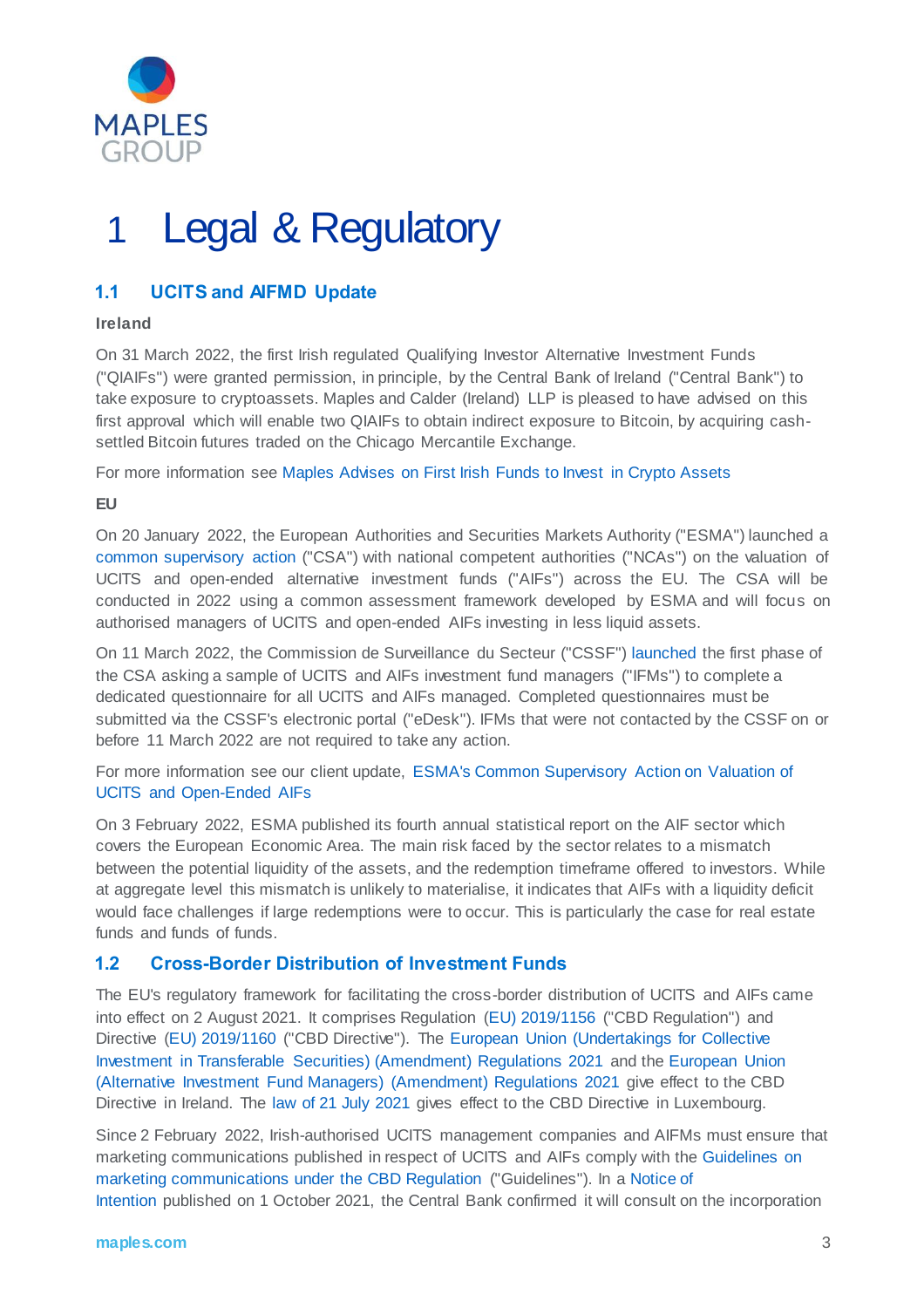

of a requirement into the Central Bank [UCITS Regulations](https://www.irishstatutebook.ie/eli/2019/si/230/made/en/print?q=230) and [AIF Rulebook](https://www.centralbank.ie/docs/default-source/regulation/industry-market-sectors/funds/aifs/guidance/aif-rulebook-march-2018.pdf?sfvrsn=6) but in the interim it expects full compliance with the Guidelines from 2 February 2022.

For more information see our client update, [ESMA Guidance on Funds' Marketing Communications](https://maples.com/en/knowledge-centre/2022/1/esma-guidance-on-funds-marketing-communications)

On 31 January 2022, the CSSF published [circular 22/795](https://www.cssf.lu/wp-content/uploads/cssf22_795eng.pdf) confirming that it applies the Guidelines and integrates them into its administrative practice and regulatory approach. From 2 February 2022, all Luxembourg IFMs within the scope of the circular must comply with the Guidelines.

On 2 February 2022, ESMA also published a [document](https://www.esma.europa.eu/document/cross-border-distribution-investment-funds) with hyperlinks and the summaries of national rules governing marketing requirements, which were provided by NCAs (as required by the CBD Regulation).

On 21 February 2022, the CSSF published an updated [FAQ](https://www.cssf.lu/wp-content/uploads/FAQ_CBDF.pdf) on the rules on cross-border distribution of investment funds that highlights the changes for CSSF notifications.

#### **1.3 Sustainable Finance Update**

On 11 February 2022, ESMA published its [sustainable finance roadmap for 2022-24.](https://www.esma.europa.eu/sites/default/files/library/esma30-379-1051_sustainable_finance_roadmap.pdf) ESMA has identified three priorities for its sustainable finance work: tackling greenwashing and promoting transparency; building NCAs' and ESMA's capacities in the sustainable finance field; and monitoring, assessing and analysing ESG markets and risks.

On 23 February 2022, the European Commission adopted a [proposal](https://ec.europa.eu/commission/presscorner/detail/en/ip_22_1145) for a Corporate Sustainability Due Diligence Directive. The proposal introduces a sustainability due diligence duty on large EU companies and non-EU companies with significant EU activity to address adverse human rights and environmental impacts in their own operations, their subsidiaries and their value chains.

#### **SFDR**

On 25 March 2022, the European Supervisory Authorities ("ESAs") (that is, the European Banking Authority ("EBA"), European Insurance and Occupational Pensions Authority ("EIOPA") and ESMA) published a[n updated supervisory statement](https://www.esma.europa.eu/sites/default/files/library/jc_2022_12_-_updated_supervisory_statement_on_the_application_of_the_sfdr.pdf) on the application of the Sustainable Finance Disclosure Regulation (EU) 2019/2088 ("SFDR"). It seeks to mitigate the risk of divergent application of the SFDR and Articles 5 and 6 of the Taxonomy Regulation (EU) 2020/852. The ESAs recommend that NCAs and market participants use the period to 1 January 2023 to prepare for the Commission Delegated Regulation containing regulatory technical standards ("RTS") on sustainability disclosures.

On 6 April 2022, the European Commission adopted thos[e final RTS](https://ec.europa.eu/finance/docs/level-2-measures/C_2022_1931_1_EN_ACT_part1_v6%20(1).pdf) to be used by financial market participants when disclosing sustainability-related information SFDR. They specify the exact content, methodology and presentation of the information to be disclosed, thereby improving its quality and comparability. Under these rules, financial market participants will provide detailed information about how they tackle and reduce any possible negative impacts that their investments may have on the environment and society in general. Moreover, these new requirements will help to assess the sustainability performances of financial products.

The Council of the EU and the European Parliament will now scrutinise the Delegated Regulation. It is scheduled to apply from 1 January 2023.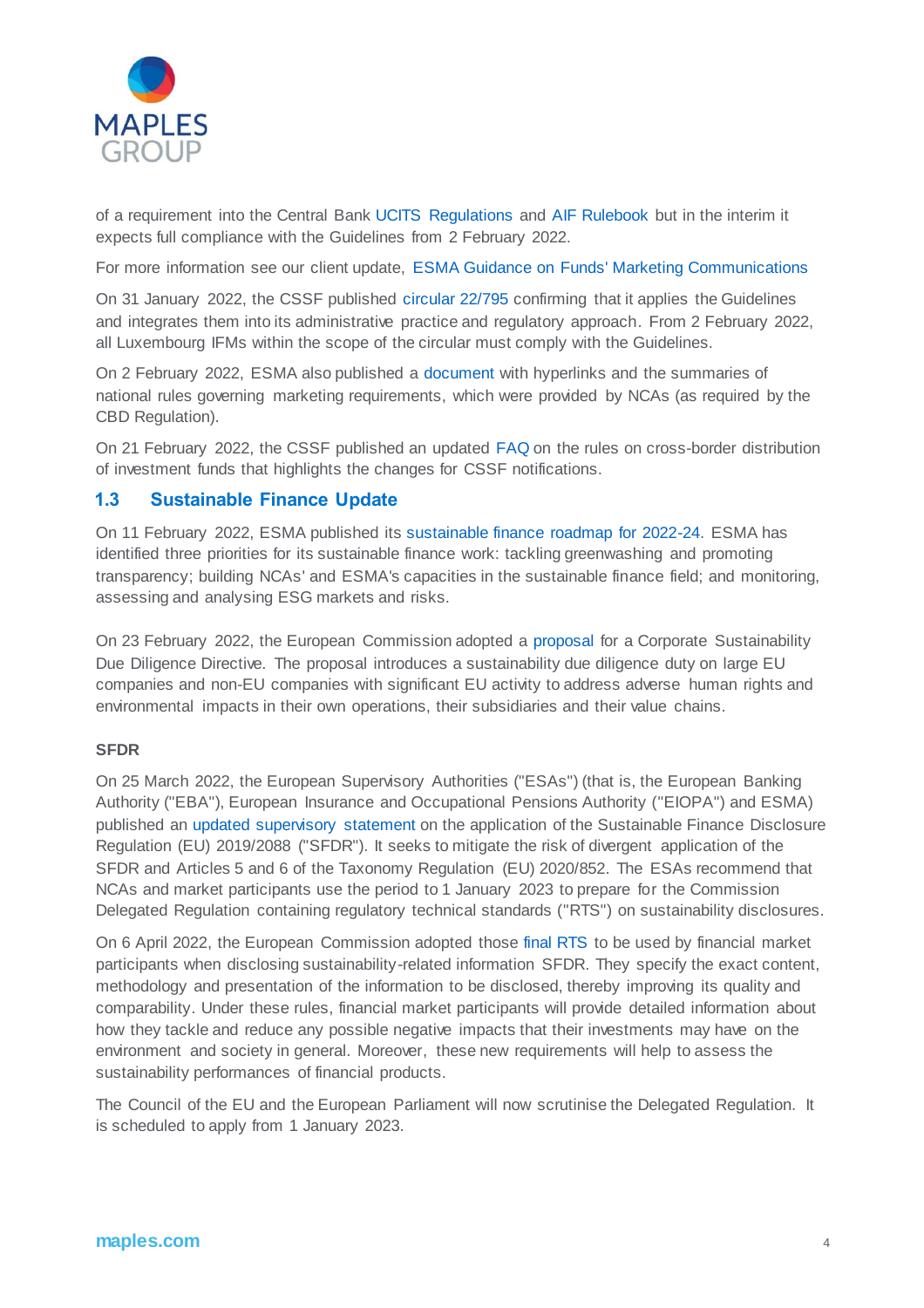

#### **Taxonomy Regulation**

On 9 March 2022, the European Commission adopted a [Complementary Climate Delegated Act](https://ec.europa.eu/transparency/documents-register/api/files/C(2022)631_0/090166e5e98cca4f?rendition=false) setting out the conditions that nuclear and natural gas energy activities can be included in the list of economic activities covered by the Taxonomy Regulation. The conditions for inclusion include:

- That they contribute to the transition to climate neutrality.
- For nuclear, that it fulfils nuclear and environmental safety requirements.
- For natural gas, that it contributes to the transition from coal to renewables.

The Council of the EU and the European Parliament will now scrutinise the Act. If neither object, it will enter into force 20 days after its publication in the Official Journal of the EU and will apply from 1 January 2023.

On 28 February 2022, the EU Platform on Sustainable Finance published its [final report](https://ec.europa.eu/info/sites/default/files/business_economy_euro/banking_and_finance/documents/280222-sustainable-finance-platform-finance-report-social-taxonomy.pdf) on a social taxonomy. It sets out a proposed structure for a social taxonomy noting differences between a social taxonomy and an environmental taxonomy. On 29 March 2022, it published its [final report](https://ec.europa.eu/info/files/220329-sustainable-finance-platform-finance-report-environmental-transition-taxonomy_en) on taxonomy extension options supporting a sustainable transition under the Taxonomy Regulation which recommends extending the taxonomy framework to classify activities according to a traffic light system as follows:

- Unsustainable
- Unsustainable (red) performance requiring an urgent transition to avoid significant harm.
- Intermediate (or amber) performance. These activities could qualify for taxonomy-recognised investment as part of an intermediate transition plan under which they continue to improve to stay out of significantly harmful performance.
- Unsustainable, significantly harmful performance requiring urgent, managed exit or decommissioning. These activities cannot be improved to avoid significant harm.
- Low environmental impact activities that do not have a significant environmental impact.

On 30 March 2022, it published a further [report](https://ec.europa.eu/info/files/220330-sustainable-finance-platform-finance-report-remaining-environmental-objectives-taxonomy_en) with recommendations to the European Commission on the technical screening criteria for the four remaining environmental objectives under the Taxonomy Regulation.

#### **1.4 Regulatory Response to the War in Ukraine and Sanctions**

As part of the EU's overall response to the outcome of Russia's military aggression, ESMA, in coordination with NCAs, i[s monitoring](https://www.esma.europa.eu/press-news/esma-news/esma-coordinates-regulatory-response-war-in-ukraine-and-its-impact-eu-financial) the impact of the Ukraine crisis on financial markets and is prepared to use its relevant tools to ensure the orderly functioning of markets, financial stability and investor protection. Areas of focus include: engagement with credit rating agencies; the impact of sanctions on central securities depositories' operations; and the collection and sharing of information and experiences among NCAs regarding cyber incidents.

The [Central Bank](https://www.centralbank.ie/regulation/how-we-regulate/international-financial-sanctions/changes-to-the-russia-ukraine-regulations) and the [CSSF](https://www.cssf.lu/en/ukraine-crisis/) are also publishing and updating details of new restrictive measures / sanctions that are adopted in this regard regularly, as well as any associated EU / UN guidance. For more information see [CBI Issues Letter on Managing Risk Due to the Russian Invasion into Ukraine](https://thoughts.maples.com/post/102hk8g/cbi-issues-letter-on-managing-risk-due-to-the-russian-invasion-into-ukraine)

#### **1.5 Central Bank 2022 Financial Regulation Priorities**

The Central Bank's Director General, Derville Rowland, set out its financial regulation priorities for 2022 in [a speech](https://www.centralbank.ie/news/article/press-release-central-bank-director-general-sets-out-2022-financial-regulation-priorities-11-march-2022#:~:text=Central%20Bank%20Director%20General%20sets%20out%202022%20financial%20regulation%2) delivered on 11 March 2022. The Central Bank's objective is to create the regulatory context in which the potential benefits of innovation for consumers, businesses and society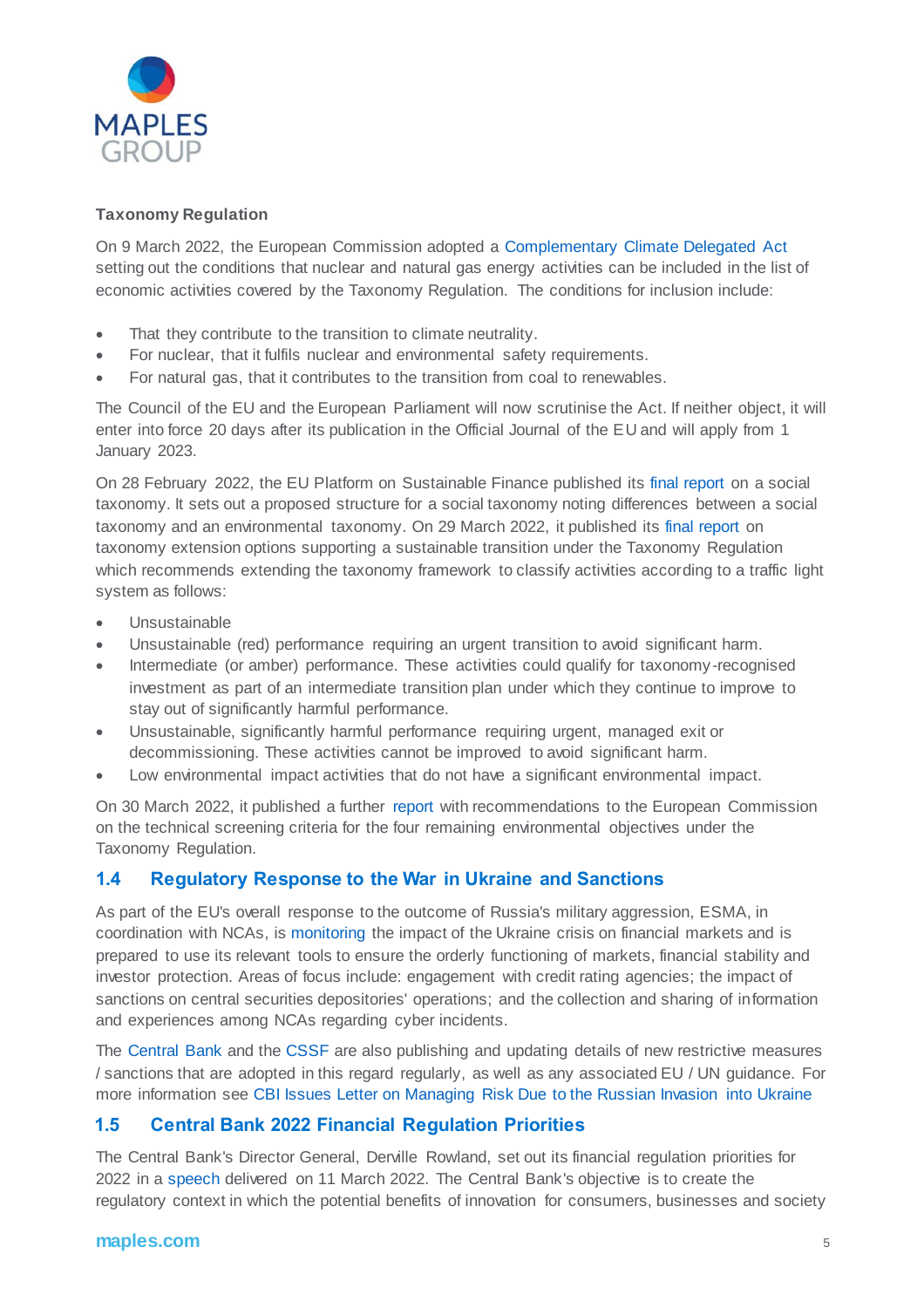

can be realised, while the risks are effectively managed. These priorities align with its new strategy published in September 2021 and effective from January 2022.

It will continue to operate a forward looking approach to the authorisation of firms. In the area of governance, it will continue to work with the Department of Finance on the introduction of the Individual Accountability Framework. At the European level, significant areas of focus will include the development of a macro-prudential framework for funds, progressing the AIFMD review, seeking to further the advancement of capital markets union, and helping shape the overhaul of EU AML structures.

#### **1.6 Central Bank Securities Markets Risk Outlook Report**

The Central Bank published its ["Securities Markets Risk Outlook Report -](https://www.centralbank.ie/regulation/industry-market-sectors/securities-markets/risk-outlook-reports) A Changing Landscape" report on 8 February 2022. It identifies the key risks and areas of focus of the Central Bank's Securities and Markets Supervision Directorate ("SMSD") and its expectations of what regulated financial services providers and market participants should do to effectively identify, mitigate and manage risks in their particular businesses.

It also sets out a non-exhaustive list of supervisory priorities for 2022 including:

- Completion of the CSA on valuations in the funds sector;
- Follow up on its FMC Guidance Review and CSA on UCITS costs and fees;
- Targeted risk assessments focussing particularly on governance, operational and capital risk for depositaries and fund administrators;
- Enforcement to include both specific cases across its mandate; and assessment and investigation of suspected market abuse; and
- Continuation of the planned supervisory review framework project for SMSD's mandates, and in particular, reviewing the PRISM impact rating model for funds and related supervisory engagement.

For more information see our client update, [Central Bank of Ireland: Supervisory Priorities for 2022](https://maples.com/en/knowledge-centre/2022/2/central-bank-of-ireland-supervisory-priorities-for-2022) and also [Further focus on the Central Bank of Ireland's 2022 Priorities](https://thoughts.maples.com/post/102hkok/further-focus-on-the-central-bank-of-irelands-2022-priorities)

#### **1.7 AML and White Collar Crime Developments**

#### **Luxembourg**

On 10 January 2022, a new 'Collective Investment Sector Reporting Tool' was made available on the eDesk to facilitate the submission of reports required under [circular 21/788,](https://www.cssf.lu/en/Document/circular-cssf-21-788/) [circular 21/789](https://www.cssf.lu/en/Document/circular-cssf-21-789/) and [circular 21/790.](https://www.cssf.lu/en/Document/circular-cssf-21-790/) These circulars aim to improve the risk-based supervision by the CSSF of IFMs and undertakings for collective investment ("UCIs"), both for prudential and AML / CFT purposes. For documents to be submitted in accordance with circular 21/790, only the self-assessment questionnaire, the separate report (only for UCITS and Part II UCIs) and the management letter for UCITS, Part II UCIs, SIFs and SICARs with a financial year ending between 30 June 2022 and 30 November 2022 are currently available on the eDesk. Information on the availability of the reports for subsequent financial year ends will be provided at a later date.

On 26 January 2022, the CSSF released a podcast on its 2022 AML / CFT conference webinar focusing on AML / CTF compliance for specialised professionals of the financial sector.

On 18 March 2022, the CSSF published a [FAQ](https://www.cssf.lu/wp-content/uploads/FAQ_RC_Report.pdf) on the AML / CFT RC report for CSSF supervised Luxembourg investment funds and IFMs. The FAQ cover the completion and transmission of the AML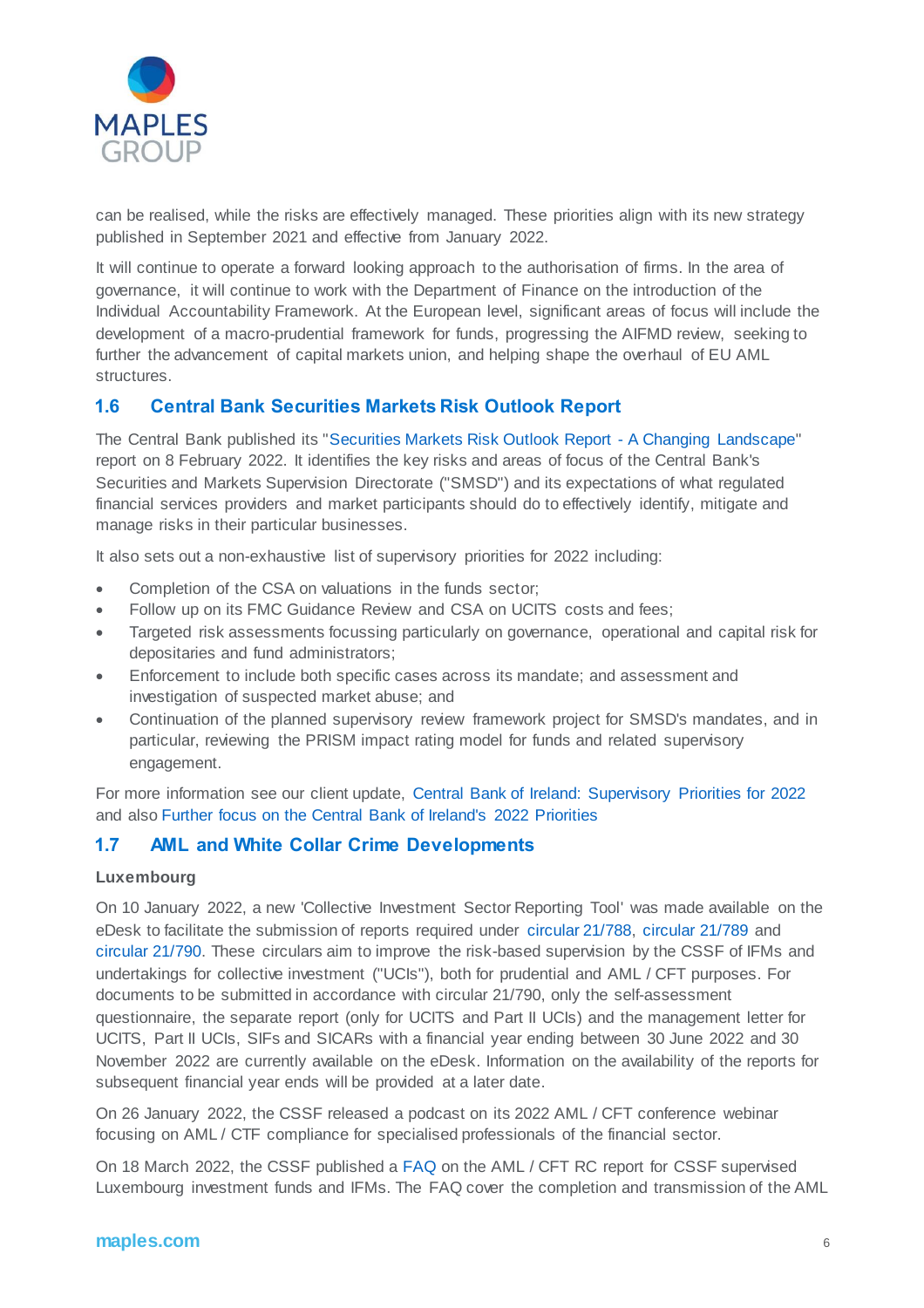

/ CFT RC's summary report as defined in article 42 (6) and 42 (7) of the CSSF [Regulation No 12-02](https://www.cssf.lu/en/Document/cssf-regulation-n12-02-2/) of 14 December 2012 on the fight against money laundering and terrorist financing, as amended.

#### **EU and International**

On 31 January 2022, the EB[A launched](https://www.eba.europa.eu/eba-launches-today-eureca-eus-central-database-anti-money-laundering-and-counter-terrorism-financing) its AML/CFT central database ("EuReCA"). It will contain information on material weaknesses in individual EU financial institutions identified by competent authorities. The EBA will use information from EuReCA to inform its view of AML and CFT risks affecting the EU financial sector. It will also share information from EuReCA with competent authorities.

The EBA published a final report and draft RTS on EuReCA in December 2021 which clarify how its reporting obligations interact with other notifications such as those under Article 62 of the Fourth Money Laundering Directive [\(EU\) 2015/849](https://eur-lex.europa.eu/legal-content/EN/TXT/?uri=CELEX%3A02015L0849-20210630) ("MLD4"). EuReCA will not start to collect personal data until the approval of the draft RTS by the European Commission.

On 17 February 2022, the Council of the EU published two European Central Bank [opinions](https://www.ecb.europa.eu/pub/pdf/other/en_con_2022_5_f_sign~28d246a36e..pdf) on legislative proposals implementing the EU AML and CTF action plan. Although it welcomes the legislative proposals, it recommends several amendments.

On 4 March 2022, the Financial Action Task Force ("FATF") [adopted](https://www.fatf-gafi.org/publications/fatfrecommendations/documents/r24-statement-march-2022.html) amendments to Recommendation 24 of its International Standards on Combating Money Laundering and the Financing of Terrorism & Proliferation The amendments strengthen Recommendation 24 on transparency and beneficial ownership of legal persons to ensure greater transparency about the ultimate ownership and control of legal persons and to mitigate the risks of their misuse. FATF expects all countries to implement the updated standards promptly.

Commission Delegated [Regulation \(EU\) 2022/229,](https://eur-lex.europa.eu/legal-content/EN/TXT/?uri=uriserv:OJ.L_.2022.039.01.0004.01.ENG) which amends the list of high-risk third countries with strategic AML and CTF deficiencies under MLD4 came into force on 13 March 2022. For more information please see our client update, [Cayman Islands and the EU AML High-Risk Third Countries](https://maples.com/en/knowledge-centre/2022/1/cayman-islands-and-the-eu-aml-high-risk-third-countries-list)  [List](https://maples.com/en/knowledge-centre/2022/1/cayman-islands-and-the-eu-aml-high-risk-third-countries-list)

On 24 March 2022, the EBA published a [letter](https://www.eba.europa.eu/sites/default/documents/files/document_library/About%20Us/Missions%20and%20tasks/Correspondence%20with%20EU%20institutions/2022/1028656/2022%2003%2024%20Letter%20to%20EC%20and%20EP%20co-legislators%20re%20AMLCFT%20legislative%20package.pdf) to the EU co-legislators on the views of AML / CTF experts from competent authorities on the EU AML and CTF action plan. It summarises the views of the experts on the proposed Regulation establishing the new EU AML Authority ("AMLA") and the proposed latest AML Directive ("MLD6") and Regulation.

On 31 March 2022, the European Parliament's Economic and Monetary Affairs Committee ("ECON") adopted it[s report](https://www.europarl.europa.eu/news/en/press-room/20220324IPR26164/crypto-assets-new-rules-to-stop-illicit-flows-in-the-eu) on the proposed Regulation on information accompanying transfers of funds and certain cryptoassets. Cryptoassets' transfers would need to be traced and identified to prevent their use in money laundering, terrorist financing, and other crimes. The adopted text is the draft mandate for MEPs to negotiate the proposed Regulation with the Council of the EU.

#### **1.8 IFR and IFD Update**

The Investment Firms Directive [\(EU\) 2019/2034](https://eur-lex.europa.eu/legal-content/EN/TXT/?uri=CELEX%3A32019L2034&qid=1610041098545) ("IFD") and the Investment Firms Regulation [\(EU\)](https://eur-lex.europa.eu/legal-content/EN/TXT/?uri=CELEX%3A32019R2033&qid=1610041074672)  [2019/2033](https://eur-lex.europa.eu/legal-content/EN/TXT/?uri=CELEX%3A32019R2033&qid=1610041074672) ("IFR") introduced a new prudential regime for MiFID investment firms across the EU that were subject to the Capital Requirements Regulation [\(EU\) 575/2013](https://eur-lex.europa.eu/legal-content/EN/TXT/?uri=celex%3A32013R0575) ("CRR") and the Capital Requirements Directive ("CRD"). The [law of 21 July 2021](https://data.legilux.public.lu/file/eli-etat-leg-loi-2021-07-21-a566-jo-fr-pdf.pdf) transposed IFD into Luxembourg law and implements IFR. On 21 September 2021, Irish transposing regulations (the European Union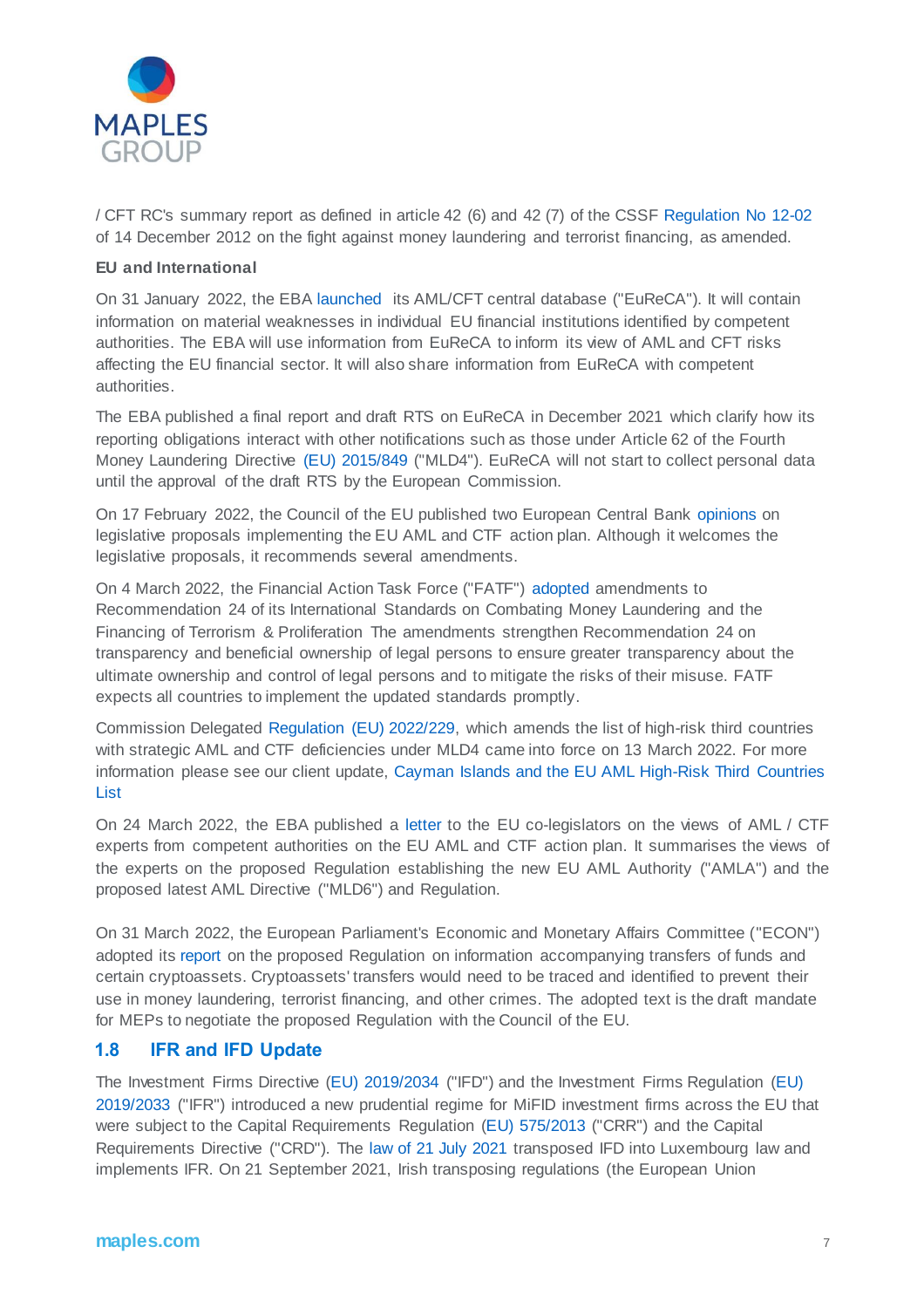

(Investment Firms) Regulations 2021 and the European Union (Investment Firms) (No 2) Regulations 2021) came into to force.

#### **Ireland**

The [Central Bank \(Supervision and Enforcement\) Act 2013 \(Section 48\(1\)\) \(Investment Firms\)](https://www.irishstatutebook.ie/eli/2022/si/45/made/en/print)  [\(Amendment\) Regulations 2022](https://www.irishstatutebook.ie/eli/2022/si/45/made/en/print) align general reporting requirements for MiFID investment firms with the classification of MiFID investment firms under the IFD from 21 February 2022.

#### **EU**

On 31 January 2022, the following RTS on prudential requirements for investment firms under the IFR came into force:

- Commission Delegated Regulation [\(EU\) 2022/25](https://eur-lex.europa.eu/legal-content/EN/TXT/?uri=CELLAR%3A3b8c9853-7281-11ec-9136-01aa75ed71a1) supplementing the IFR with RTS that specify the methods for measuring the K-factors referred to in Article 15 of the IFR.
- Commission Delegated Regulation [\(EU\) 2022/26](https://eur-lex.europa.eu/legal-content/EN/TXT/?uri=uriserv%3AOJ.L_.2022.006.01.0007.01.ENG&toc=OJ%3AL%3A2022%3A006%3ATOC) supplementing the IFR with RTS specifying the notion of segregated accounts to ensure client money's protection in the event of an investment firm's failure.

On 9 February 2022, Commission [Delegated Regulation \(EU\) 2022/76](https://eur-lex.europa.eu/legal-content/EN/TXT/PDF/?uri=CELEX:32022R0076&from=EN) supplementing the IFR with regard to RTS specifying adjustments to the K-factor 'daily trading flow' coefficients came into force.

On 11 March 2022, the European Commission adopted a [Delegated Regulation](https://ec.europa.eu/transparency/documents-register/api/files/C(2022)1413_0/090166e5e9893532?rendition=false) with RTS on the disclosure of firms' investment policy under the IFR. The RTS specify uniform disclosure formats and associated instructions for the disclosure requirements in Article 52. The Council of the EU and the European Parliament will now scrutinise it.

On 14 March 2022, Commission Delegated Regulation [\(EU\) 2022/244](https://eur-lex.europa.eu/legal-content/EN/TXT/?uri=uriserv:OJ.L_.2022.041.01.0001.01.ENG&toc=OJ:L:2022:041:TOC) setting out RTS specifying the amount of total margin for the calculation of the K-factor 'clear margin given' (K-CMG) under the IFR entered into force.

On 21 March 2022, the EBA's following consultations closed:

- [Consultation paper](https://www.eba.europa.eu/sites/default/documents/files/document_library/Publications/Consultations/2022/Consultation%20on%20draft%20Guidelines%20on%20the%20remuneration%2C%20gender%20pay%20gap%20and%20approved%20higher%20ratio%20benchmarking%20exercises%20under%20CRD/1026149/CP%20on%20draft%20Guidelines%20on%20remuneration%20benchmarking%20under%20CRD.pdf) on updating the guidelines on the benchmarking exercises on the remuneration practices, the gender pay gap and approved higher ratios under the CRD IV Directive (EU) 2013/36
- [Consultation paper](https://www.eba.europa.eu/sites/default/documents/files/document_library/Publications/Consultations/2022/Consultation%20on%20draft%20Guidelines%20on%20the%20high%20earner%20data%20collection%20exercises%20under%20CRD%20and%20IFD/1026151/CP%20on%20draft%20Guidelines%20on%20High%20Earners%20Data%20Collection%20under%20CRD%20and%20IFD%29.pdf) on updating its guidelines on the data collection exercises regarding high earners under Article 75(3) of the CRD IV Directive and Article 34(4) of the IFD.
- [Consultation paper](https://www.eba.europa.eu/sites/default/documents/files/document_library/Publications/Consultations/2022/Consultation%20on%20draft%20Guidelines%20on%20the%20remuneration%20and%20gender%20pay%20gap%20benchmarking%20exercises%20under%20IFD/1026150/CP%20on%20draft%20Guidelines%20on%20remuneration%20benchmarking%20under%20IFD.pdf) on draft guidelines on the benchmarking exercises on remuneration practices and the gender pay gap under Article 34(2) of the IFD. The EBA explains that the approach taken in the draft guidelines for investment firms is consistent with the corresponding guidelines for banks.

On 29 March 2022, Commission Delegated Regulation [\(EU\) 2022/389](https://eur-lex.europa.eu/legal-content/EN/TXT/PDF/?uri=CELEX:32022R0389&from=EN) laying down implementing technical standards ("ITS") on the format, structure, contents list and annual publication date of the information to be disclosed by competent authorities in accordance with Article 57(4) of the IFD came into force.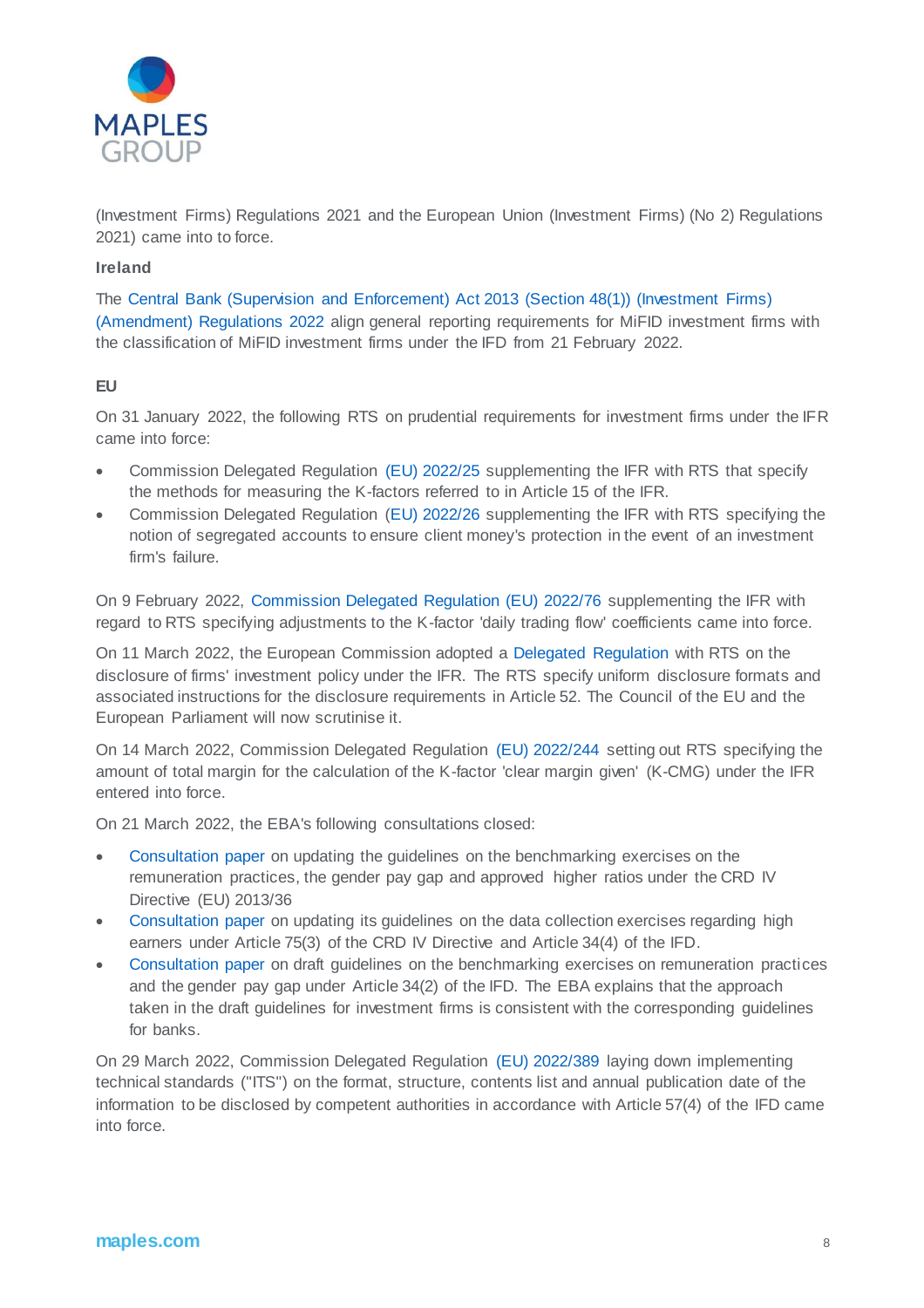

#### **1.9 Cryptoassets: EU and Irish Regulatory Warnings and MiCA**

On 17 March 2022, the ESAs issued a [warning](https://www.esma.europa.eu/sites/default/files/library/esa_2022_15_joint_esas_warning_on_crypto-assets.pdf) that cryptoassets are not a suitable investment or payment method for most retail consumers. The statement highlights that these assets are not suitable for most retail consumers as an investment or as a means of payment or exchange due to their volatility. That warning was followed by a [similar warning](https://www.centralbank.ie/news/article/central-bank-warning-on-investing-in-crypto-assets-22-march-2022) from the Central Bank on 22 March 2022 in which it commented that "*cryptoassets are highly risky and speculative, and may not be suitable for retail customers… people need to be alert to the risks of misleading advertisements, particularly on social media, where influencers are being paid to advertise crypto assets* ".

For more information see our client update, [Irish and EU Regulators Warn Retail Investors of Risks of](https://maples.com/en/knowledge-centre/2022/3/irish-and-eu-regulators-warn-of-risks-of-investing-in-crypto-assets)  [Investing in Cryptoassets](https://maples.com/en/knowledge-centre/2022/3/irish-and-eu-regulators-warn-of-risks-of-investing-in-crypto-assets)

On 23 March 2022, the European Parliament published th[e text](https://www.europarl.europa.eu/doceo/document/A-9-2022-0052_EN.html#title3) of the report adopted by ECON on 14 March 2022 on the European Commission's legislative proposal for a Regulation on markets in cryptoassets ("MiCA") reflecting a decision to enter into interinstitutional negotiations. Once a provisional political agreement is reached between their negotiators, the Council and the Parliament will formally adopt MiCA.

MiCA will establish a new EU legal framework for cryptoassets that are not covered by existing EU financial services legislation and introduce specific rules for stablecoins (which are divided into electronic money (e-money) tokens and asset-referenced tokens).

On 31 March 2022, the first Irish regulated QIAIFs were granted permission to take exposure to cryptoassets. For more information see *UCITS and AIFMD Update* above.

#### **1.10 UK Overseas Fund Regime in Force**

The UK overseas fund regime ("OFR") came into effect on 23 February 2022. The OFR allows investment funds domiciled overseas to be sold to UK retail investors. The OFR comprises two separate equivalence regimes for retail investment funds. Under these equivalence regimes, HM Treasury has the power to make a decision which effectively declares that another country's regime for investment funds is equivalent to the UK regime. Once HM Treasury has made an equivalence determination for a particular country, an investment fund domiciled in that country may apply to the UK Financial Conduct Authority for recognition. After these steps have been completed, the funds can be marketed to retail or professional investors (depending on the route used).

For more information see [United Kingdom's Overseas Fund Regime in Effect](https://thoughts.maples.com/post/102hk3d/united-kingdoms-overseas-fund-regime-in-effect)

#### **1.11 ESMA Updated MMF Guidelines on Stress Test Scenarios and MMF Regulation Reform**

On 25 January 2022, the European Systemic Risk Board ("ESRB") published a [recommendation](https://www.esrb.europa.eu/pub/pdf/recommendations/esrb.recommendation220125_on_reform_of_money_market_funds~30936c5629.en.pdf?26a37498f9b2917912eb6bd1dc5824d7) (dated 2 December 2021) to the European Commission on the reform of money market funds ("MMFs"). It recommends that, in the context of its MMF Regulation [\(EU\) 2017/1131](https://eur-lex.europa.eu/legal-content/en/ALL/?uri=CELEX:32017R1131) review, the Commission should:

- Require all low-volatility net asset value MMFs to have a fluctuating net asset value ("NAV") and repeal the regulatory thresholds in Article 34(1)(a) and (b) of the MMF Regulation.
- Reduce liquidity transformation by incorporating new liquidity requirements intended to diversify asset portfolios and introducing obligations on MMF managers to hold public debt assets.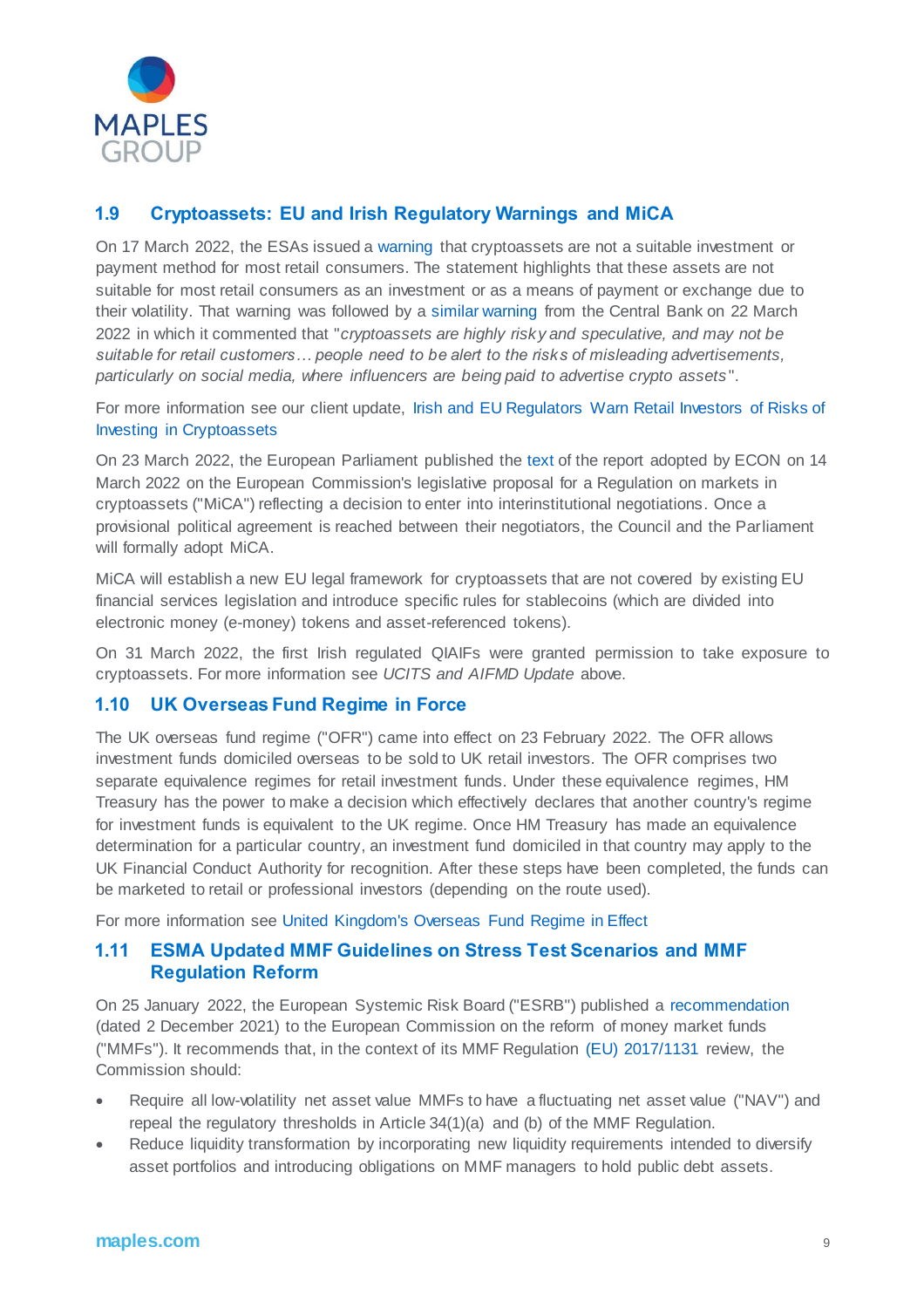

- Impose on redeeming and subscribing investors the cost of their redemptions and subscriptions. The constitutional documents of MMFs should contain at least one of three liquidity management tools: anti-dilution levies, liquidity fees and swing pricing for MMFs with a fluctuating NAV.
- Enhance monitoring and stress-testing frameworks.

The ESRB requests the Commission to communicate the actions undertaken in response to the recommendation by 31 December 2023.

On 14 February 2022, ESMA published a [final report](https://www.esma.europa.eu/sites/default/files/library/esma50-1664-5224_final_report_2021_guidelines_on_mmf_stress_tests.pdf) on guidelines on stress test scenarios under Article 28 of the MMF Regulation. It contains the updated guidelines and the calibration of scenarios for 2021. The shocks have been calibrated to be severe, plausible and consistent with European Central Bank and ESRB projections, taking into account COVID-19. The [ESRB adverse scenario](https://www.esrb.europa.eu/mppa/stress/shared/pdf/esrb.stress_test220214~39696dad2b.en.pdf) for the guidelines (dated December 2021) were also published.

MMFs and their managers are expected to measure the impact of the common reference stress scenarios in the guidelines. On the basis of the measurements, the reporting template in Article 37 of the MMF Regulation should be sent with quarterly reports to the relevant NCA. The new 2021 parameters will have to be used for the first reporting period following the application of the updated guidelines.

The guidelines will be translated and will apply two months after the publication of the translations. ESMA plans to publish a consultation on revising section 4.8 of the guidelines by Q2 2022.

On 16 February 2022, ESMA issued an [opinion](https://www.esma.europa.eu/sites/default/files/library/esma34-49-437_finalreportmmfreview.pdf) with proposed reforms to the regulatory framework for EU MMFs. The proposals will improve the resilience of MMFs by addressing in particular liquidity issues and the threshold effects for constant net asset value ("CNAV") MMFs. In addition, ESMA is proposing complementary reforms aimed at enhancing MMFs' preparedness for a crisis. These include enhancements of reporting requirements and the stress testing framework, as well as clarification of the requirements on external support and new disclosure requirements linked to the rating of MMFs.

#### **1.12 ESMA - Scope for Improvement in Funds' Liquidity Stress Testing**

ESMA has carried out a supervisory engagement with investment funds together with NCAs. The exercise focused on liquidity risk in corporate debt and real estate funds, with the results showing that the funds included in the scope of the analysis do not pose any substantial risk for financial stability.

While the overall degree of compliance is satisfactory, ESMA'[s report](https://www.esma.europa.eu/press-news/esma-news/esma-and-ncas-find-room-improvement-in-funds%E2%80%99-liquidity-stress-testing) issued on 30 March 2022 also highlights some room for improvement and continued monitoring, especially on the liquidity stress testing and valuation of less liquid assets. Many NCAs reported that management companies were able to manage episodes of valuation uncertainty in March 2020 and that they have not identified any strong valuation issue for the funds in the scope of the exercise.

#### **1.13 MiFID II / MiFIR Update**

The Markets [in Financial Instruments Directive \(EU\) 2014/65](http://eur-lex.europa.eu/legal-content/EN/TXT/?uri=celex%3A32014L0065) ("MiFID II") and the Markets in Financial Instruments Regulation [\(EU\) 600/2014](http://eur-lex.europa.eu/legal-content/EN/TXT/?uri=CELEX%3A32014R0600) ("MiFIR") apply from 3 January 2018.

#### **Ireland**

On 31 January 2022, the Central Bank updated the [statement for MiFID Investment Firms](http://www.centralbank.ie/regulation/markets-update/article/issue-1-2022/central-bank-of-ireland/central-bank-updates-statement-for-mifid-investment-firms-authorised-to-deal-on-own-account-or-to-underwrite-financial-instruments-on-a-firm-commitment-basis-(mifid-activities-(3)-or-(6))) authorised to deal on own account or to underwrite financial instruments on a firm commitment basis (MiFID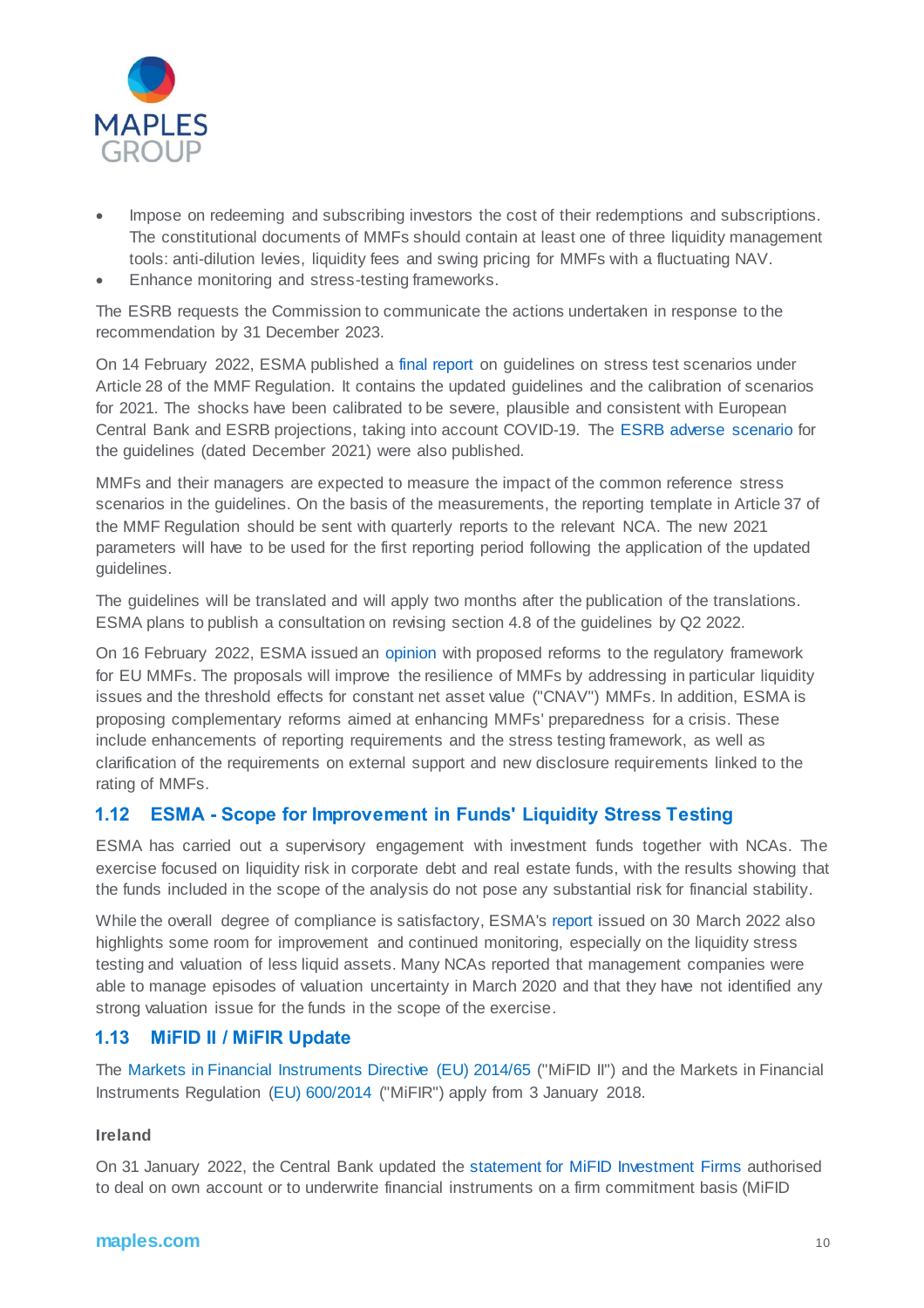

activities (3) or (6)). It sets out its expectations following the EBA publication of two final draft regulatory technical standards relating to the authorisation of MiFID investment firms as credit institutions under Article 8a(1) of Directive (EU) 2013/36.

The [Central Bank \(Supervision and Enforcement\) Act 2013 \(Section 48\(1\)\) \(Investment Firms\)](https://www.irishstatutebook.ie/eli/2022/si/45/made/en/print)  [\(Amendment\) Regulations 2022](https://www.irishstatutebook.ie/eli/2022/si/45/made/en/print) align general reporting requirements for MiFID investment firms with the classification of MiFID investment firms under the IFD and are effective from 21 February 2022.

The [European Union \(Markets in Financial Instruments\) \(Amendment\) Regulations 2022](https://www.irishstatutebook.ie/eli/2022/si/6/made/en/print) came into operation on 28 February 2022 and give effect to Directive [\(EU\) 2021/338](https://eur-lex.europa.eu/eli/dir/2021/338) the MiFID II 'Quick Fix' or Amending Directive which is part of the Capital Markets Recovery Package. They amend MiFID to reduce the information on costs and charges to be provided to professional investors and eligible counterparties. Paper-based investment information will also be phased out, except for retail clients if they ask to continue to receive it. In addition, the regulations allow the bundling of research costs when it comes to research on small and mid-cap issuers.

#### **EU**

On 3 January 2022, ESMA published [a final report](https://www.esma.europa.eu/sites/default/files/library/esma35-43-2938_gls_appropriateness_ex-only.pdf) on guidelines on aspects of the appropriateness and execution-only requirements under MiFID II. They aim to enhance clarity and foster convergence in the application of certain aspects of the appropriateness and execution-only requirements and will apply from six months of the date of their publication on ESMA's website in all EU official languages.

On 12 January 2022, the European Commission adopted [a Delegated Regulation](https://ec.europa.eu/transparency/documents-register/api/files/C(2022)52_0/090166e5e6ead28c?rendition=false) amending Delegated Regulation (EU) 2017/583 which contains RTS on the adjustment of liquidity thresholds and trade percentiles used to determine the size specific to the instrument applicable to certain nonequity instruments under MiFIR (RTS 2). The Council and the European Parliament will now consider it.

On 27 January 2022, ESMA published [a consultation o](https://www.esma.europa.eu/sites/default/files/library/esma35-43-2998_consultation_paper_on_review_mifid_ii_guidelines_on_suitability.pdf)n draft guidelines on aspects of the suitability requirements under MiFID II which closes on 27 April 2022. It builds on ESMA's current 2018 guidelines on suitability. These are being reviewed following the adoption by the European Commission of amendments to Delegated Regulation (EU) 2017/565 (MiFID II Delegated Regulation) to integrate sustainability factors, risk and preferences into certain organisational requirements and operating conditions for investment firms.

On 28 January 2022, ESMA published updated [Q&As](https://www.esma.europa.eu/sites/default/files/library/esma70-872942901-35_qas_transparency_issues.pdf) on transparency topics which includes a new Q&A on the responsibility to verify the double volume cap under Article 5 of MiFIR.

On 28 January 2022, ESMA also published a [consultation](https://www.esma.europa.eu/sites/default/files/library/esma70-156-4978_consultation_paper_on_the_opinion_on_trading_venue_perimeter.pdf) to assist it in producing an opinion to clarify provisions in the MiFID II on multilateral systems and the perimeter for trading venue authorisation. It closes on 29 April 2022. ESMA plans to publish a final report in Q3 2022.

On 2 February 2022, ESMA issued a [supervisory briefing](https://www.esma.europa.eu/sites/default/files/library/esma35-43-2900_supervisory_briefing_on_tied_agents.pdf) setting out its expectations under the MiFID II framework for firms that use tied agents. It provides guidance to market participants on how to comply with the MiFID II provisions on tied agents, with specific focus on cases where these agents are legal persons and cases where they are controlled by or have close links to other entities, including third-country entities.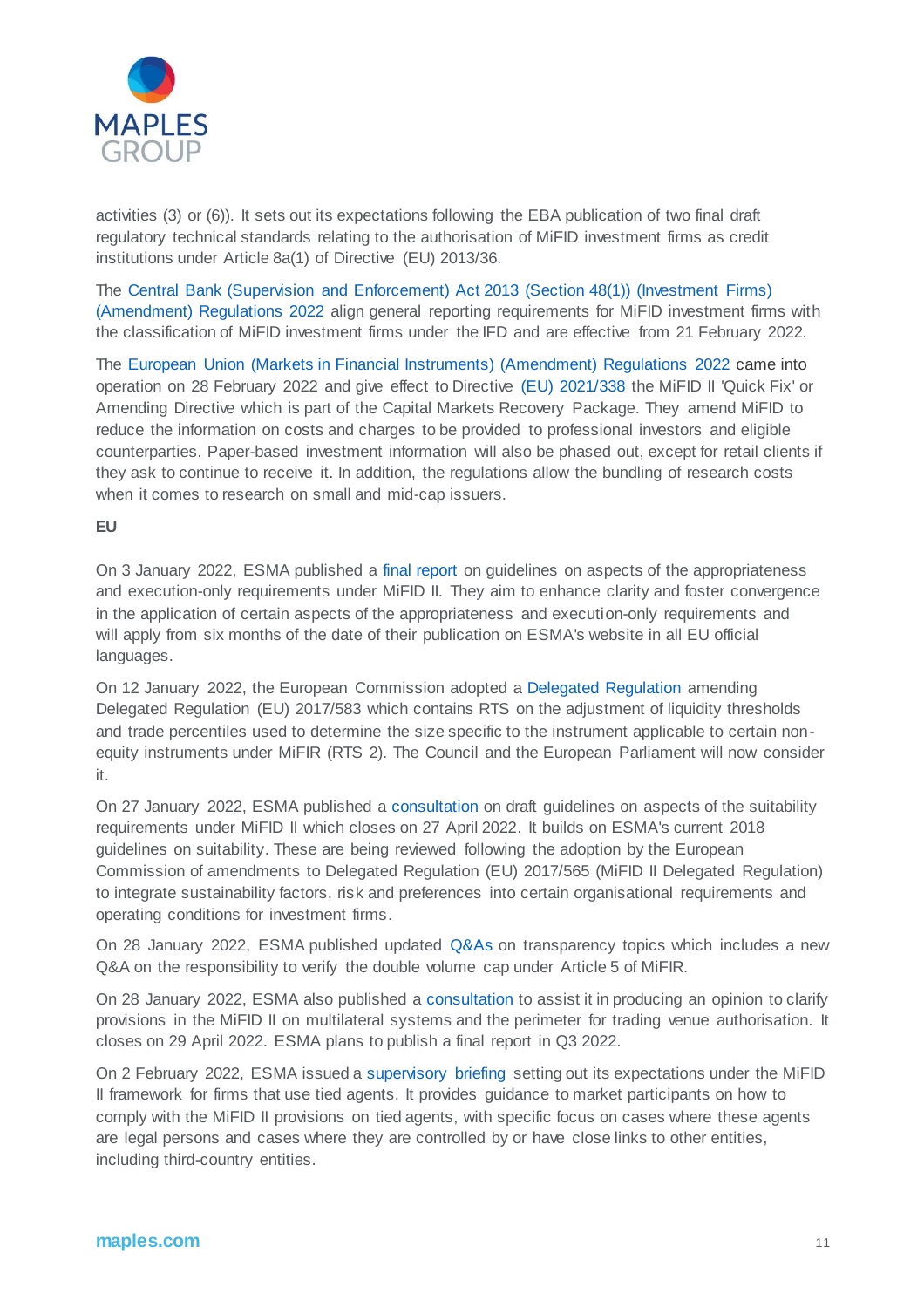

On 8 February 2022, ESM[A launched](https://www.esma.europa.eu/press-news/esma-news/esma-launches-common-supervisory-action-ncas-mifid-ii-costs-and-charges) a CSA with NCAs on the costs and charges disclosures under MiFID II. It focuses on information provided to retail clients and NCAs will have to review how firms ensure that these disclosures are timely, fair, clear and not misleading; are based on accurate data and disclose inducements.

On 8 February 2022, the European Commission adopted amendments to RTS clearing and derivative trading obligations under EMIR and MiFIR in light of benchmark transition (see *EMIR Update* for more details).

On 10 March 2022, ESMA published a peer review report on the supervision of cross -border activities of investment firms that assessed how NCAs supervise the investment services that investment firms and credit institutions provide to retail clients under the freedom to provide services under Article 34 of MiFID II. The jurisdictions covered were the Netherlands, Germany, Czech Republic, Luxembourg, Cyprus and Malta. ESMA's findings included that home NCAs' supervision of their firm's cross-border activities was not sufficiently effective. Cyprus was singled out as having the highest number of complaints relating to firms' cross-border activities.

On 11 March 2022, ESMA published a [letter](https://www.esma.europa.eu/sites/default/files/library/esma70-156-5299_letter_to_com_on_mifir_review_proposal.pdf) to the European Commission on the legislative proposals for amendments to MiFIR and MiFID II. In it ESMA sets out its technical comments on issues including: consolidated tape providers; equity and non-equity transparency; and data reporting.

On 14 March 2022, ESMA published [updated guidance](https://www.esma.europa.eu/sites/default/files/library/esma70-155-10587_guidance_on_annex_to_transparency_opinion.pdf) on the annex to its opinion determining transparency for third-country trading venues under MiFIR. In the context of the EU sanctions on Russia, trading venues established in Russia are considered inactive from 14 March 2022 until further notice.

On 24 March 2022, the European Commission published a [Delegated Regulation](https://nam02.safelinks.protection.outlook.com/?url=https%3A%2F%2Fec.europa.eu%2Ftransparency%2Fdocuments-register%2Fapi%2Ffiles%2FC(2022)1709%3FersIds%3D090166e5ea18dac0&data=04%7C01%7Cliz.cramb%40thomsonreuters.com%7Cf1e3a2e5ffaa4fdb3ad708da0daf82d0%7C62ccb8646a1a4b5d8e1c397dec1a8258%7C0%7C0%7C637837344738891342%7CUnknown%7CTWFpbGZsb3d8eyJWIjoiMC4wLjAwMDAiLCJQIjoiV2luMzIiLCJBTiI6Ik1haWwiLCJXVCI6Mn0%3D%7C3000&sdata=PCuGAlVFyMnBAHuTtznOqM37YWyF%2BJsWVF%2FiuFm%2B2cc%3D&reserved=0) supplementing MiFID II with RTS specifying the content of position management controls by trading venues. It was developed under the MiFID II Amending Directive (EU) 2021/338 as part of the post-COVID-19 recovery package. It specifies the content of position management controls taking into account the characteristics of the trading venues concerned. The Council and the European Parliament will now consider it.

On 24 March 2022, the European Commission adopted an [Implementing Regulation](https://nam02.safelinks.protection.outlook.com/?url=https%3A%2F%2Fec.europa.eu%2Ftransparency%2Fdocuments-register%2Fapi%2Ffiles%2FC(2022)1722_0%2F090166e5ea18a70d%3Frendition%3Dfalse&data=04%7C01%7Cliz.cramb%40thomsonreuters.com%7Cf1e3a2e5ffaa4fdb3ad708da0daf82d0%7C62ccb8646a1a4b5d8e1c397dec1a8258%7C0%7C0%7C637837344738891342%7CUnknown%7CTWFpbGZsb3d8eyJWIjoiMC4wLjAwMDAiLCJQIjoiV2luMzIiLCJBTiI6Ik1haWwiLCJXVCI6Mn0%3D%7C3000&sdata=f%2BYugA3B%2B8kkxaj1jwA5cA%2BKTwcwaia6t7jQU2fyT%2Bs%3D&reserved=0) amending Implementing Regulation (EU) 2017/1093 laying down ITS on the format of commodity derivative position reports by investment firms and market operators under MiFID II.

On 27 March 2022, Commission Delegated Regulation [\(EU\) 2022/466](https://eur-lex.europa.eu/legal-content/EN/TXT/PDF/?uri=CELEX:32022R0466&from=EN) supplementing MiFIR by specifying criteria for derogation of the principle that approved publication arrangements ("APAs") and approved reporting mechanisms ("ARMs") are supervised by ESMA came into force. ESMA has direct authorisation and supervisory powers over data reporting services providers ("DRSPs"), except for those ARMs and APAs that, by way of derogation from MiFIR due to their limited relevance for the internal market, are subject to authorisation and supervision by a NCA.

On 28 March 2022, ESMA published two final reports proposing targeted amendments to RTS 1 and RTS 2 under MiFIR to clarify and simplify the transparency regime for equity and non-equity instruments:

- [Report](https://www.esma.europa.eu/sites/default/files/library/esma70-156-4944_final_report_-_rts_1_review.pdf) on the review of Delegated Regulation (EU) 2017/587 (RTS 1) (equity transparency).
- [Report](https://www.esma.europa.eu/sites/default/files/library/esma70-156-4825_final_report_-_rts_2_review.pdf) on the review of Delegated Regulation (EU) 2017/583 (RTS 2) (non-equity transparency).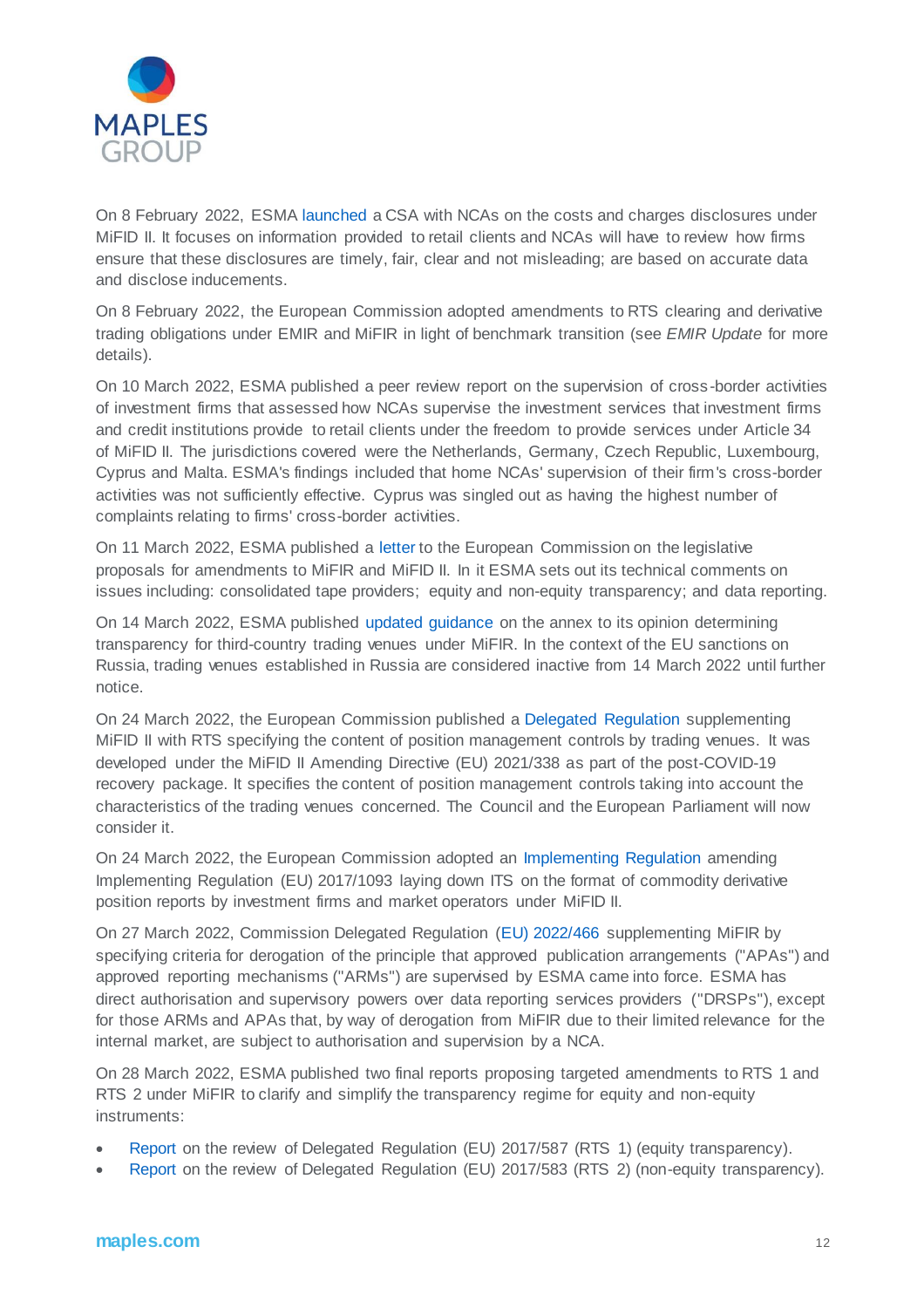

The European Commission has three months to decide whether to endorse the proposed amendments.

On 29 March 2022, ESMA published its final report on draft RTS on the management body of DRSPs under Article 27f(5) of MiFIR. The draft RTS specify criteria for the sound and prudent management of DRSPs as well as for their operational effectiveness under MiFIR and will apply to all DRSPs. The Commission is expected to adopt a Delegated Regulation within three months. Following adoption, the text will be subject to review by the European Parliament and the Council.

On 31 March 2022, ESMA published [a final report](https://www.esma.europa.eu/document/final-report-guidelines-certain-aspects-mifid-ii-remuneration-requirements) on guidelines on certain aspects of the remuneration requirements under MiFID II that will apply six months from their publication on ESMA's website in all EU official languages. The guidelines enhance clarity in the implementation of certain aspects of the MiFID II remuneration requirement and will replace the existing 2013 guidelines,

#### **1.14 PRIIPs Update**

On 10 January 2022, [Delegated Regulation \(EU\) 2021/2268](https://eur-lex.europa.eu/legal-content/EN/TXT/?uri=uriserv%3AOJ.LI.2021.455.01.0001.01.ENG&toc=OJ%3AL%3A2021%3A455I%3ATOC) amending Regulation [\(EU\) 2017/653](https://eur-lex.europa.eu/search.html?scope=EURLEX&text=%28EU%29+2017%2F653&lang=en&type=quick&qid=1641392974943) ("PRIIPs KID Delegated Regulation") RTS on the underpinning methodology and presentation of performance scenarios, the presentation of costs and the methodology for the calculation of summary cost indicators, the presentation and content of information on past performance and the presentation of costs by PRIIPs offering a range of options for investment and alignment of the transitional arrangement for PRIIP manufacturers offering units of funds referred to in Article 32 of the PRIIPs Regulation [\(EU\) 1286/2014](https://eur-lex.europa.eu/legal-content/EN/TXT/?uri=celex%3A32014R1286) as underlying investment options with the prolonged transitional arrangement in that Article came into force. It states it is to apply from 1 July 2022 except Article 1, point 13 which applies from 1 January 2022.

However, on 17 March 2022, the European Commission adopted a [Delegated Regulation](https://ec.europa.eu/transparency/documents-register/api/files/C(2022)1541_0/090166e5e9ca7936?rendition=false) amending the RTS in the PRIIPs KID Delegated Regulation on the extension of the transitional arrangement in Article 14(2) and amending the RTS in Delegated Regulation [\(EU\) 2021/2268](https://eur-lex.europa.eu/legal-content/EN/TXT/?uri=uriserv%3AOJ.LI.2021.455.01.0001.01.ENG&toc=OJ%3AL%3A2021%3A455I%3ATOC) to change the date of application of that Regulation from 1 July 2022 to 1 January 2023.

It also extends the transitional arrangements under Regulation (EU) 2021/2268 that are consistent with the extended transitional arrangements in Article 32 of the PRIIPs Regulation to allow PRIIPs manufacturers that offer investment funds as the only underlying investment options, or alongside other investment options, to continue using, for the purposes of producing PRIIPs KIDs, key investor information documents produced under Articles 78 to 81 of the UCITS Directive until 31 December 2022.

The Council of the EU and the European Parliament will now scrutinise the Act. If neither object, it will enter into force 20 days after its publication in the Official Journal of the EU.

#### **1.15 Benchmarks Regulation and LIBOR Update**

The [European Union \(Indices Used as Benchmarks in Financial Instruments and Financial Contracts](https://www.irishstatutebook.ie/eli/2022/si/35/made/en/pdf)  [or to Measure the Performance of Investment Funds\) \(Amendment\) Regulations 2022](https://www.irishstatutebook.ie/eli/2022/si/35/made/en/pdf) came into force on 22 January 2022 in Ireland and amend the European Union (Indices Used as Benchmarks in Financial Instruments and Financial Contracts or to Measure the Performance of Investment Funds) Regulations 2017 to exclude certain spot foreign exchange benchmarks from the scope of the Regulations, in accordance with Article 2(2)(i) of the Benchmarks Regulation [\(EU\) 2016/1011](https://eur-lex.europa.eu/legal-content/EN/TXT/?uri=CELEX%3A32016R1011) ("BMR"). They also provide a mechanism by which the Central Bank having consulted with the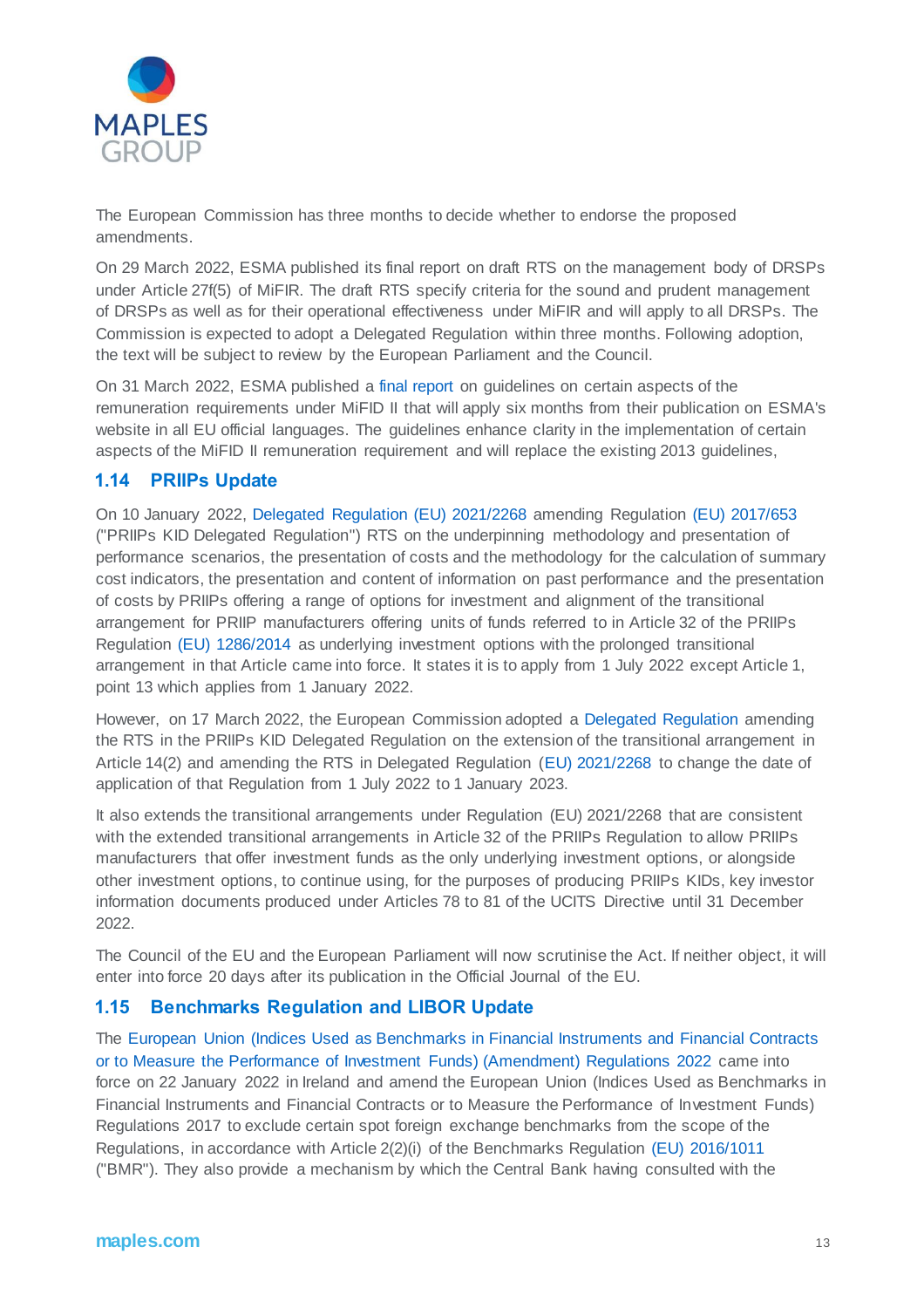

Minister for Finance, may designate a replacement for a benchmark, where the majority of contributors to which are located within the State, in accordance with Article 23c of the BMR.

On 28 January 2022, ESMA published updated [Q&As](https://www.esma.europa.eu/sites/default/files/library/esma70-145-114_qas_on_bmr.pdf) on the BMR adding a new Q&A 8.6 on Requirements for users: temporary disruptions under Article 28(2) of the BMR.

On 31 January 2022, the CSSF published [circular 22/796](https://www.cssf.lu/en/Document/circular-cssf-22-796/?utm_campaign=email-220131-c00a9) confirming that it will apply the ESMA [guidelines on methodology oversight function and record keeping](https://www.esma.europa.eu/document/guidelines-methodology-oversight-function-and-record-keeping-requirements) under the BMR and integrate them into its administrative practice and regulatory approach. The guidelines were published on 7 December 2021 and apply from 31 May 2022.

On 16 February 2022, the European Commission adopted two Delegated Regulations supplementing the BMR: one specifies the procedure for measures applicable to the supervision by ESMA of certain benchmark administrators; and the other specifies the applicable fees and penalties. The Council of the EU and the European Parliament will now scrutinise them.

On 4 March 2022, the European Commission updated its [webpage](https://ec.europa.eu/info/business-economy-euro/banking-and-finance/sustainable-finance/eu-climate-benchmarks-and-benchmarks-esg-disclosures_en#study) on EU labels for benchmarks and benchmarks' ESG disclosures to provide details of a study on the feasibility, minimum standards and transparency requirements of an EU ESG benchmark label. It is considering introducing a new ESG benchmark label.

#### **LIBOR**

Following benchmark reform, EONIA and LIBOR ceased at the end of 2021. USD LIBOR is to continue until June 2023. The following are now in force from 1 and 3 January 2022 respectively:

- Commission Implementing Regulation [\(EU\) 2021/1847](https://eur-lex.europa.eu/legal-content/EN/TXT/?uri=uriserv:OJ.L_.2021.374.01.0001.01.ENG) on the designation of a statutory replacement for certain settings of CHF LIBOR. It designates compound rates of Swiss Average Rate Overnight ("SARON") as the replacement rate for certain tenors of CHF LIBOR.
- Commission Implementing Regulation [\(EU\) 2021/1848](https://eur-lex.europa.eu/legal-content/EN/TXT/?uri=uriserv:OJ.L_.2021.374.01.0006.01.ENG) on the designation of a replacement for the benchmark EONIA. It designates the Euro short-term rate (€STR) as the replacement rate for EONIA.

#### **1.16 EMIR Update**

The Regulation on over-the-counter ("OTC") derivative transactions, central counterparties ("CCPs") and trade repositories ("TRs") [\(EU\) 648/2012](http://eur-lex.europa.eu/legal-content/EN/TXT/?uri=celex%3A32012R0648) ("EMIR") is relevant to all Irish and Luxembourg funds trading in financial derivative instruments whether on an exchange or otherwise. UCITS and AIFs are financial counterparties for EMIR purposes and subject to the full scope of EMIR obligations.

There have been a number of developments over the quarter:

On 14 January 2022, ESMA published an [updated methodology](https://www.esma.europa.eu/sites/default/files/library/esma70-151-3061_methodology_for_mandatory_peer_reviews_ccps.pdf) for mandatory peer reviews relating to CCP authorisation and supervision under EMIR.

On 8 February 2022, the European Commission adopted:

 [A Delegated Regulation](https://ec.europa.eu/transparency/documents-register/detail?ref=C(2022)619&lang=en) amending the RTS in Delegated Regulation (EU) 2015/2205 as regards the transition to new benchmarks referenced in certain OTC derivative contracts. It will remove from the clearing obligation those classes of derivatives that reference EONIA, GBP LIBOR or JPY LIBOR as they no longer meet the relevant conditions in EMIR. It will also bring within the CO classes of OTC interest rate derivatives referencing ESTR, SOFR, SONIA or TONA that certain CCPs have been authorised to clear.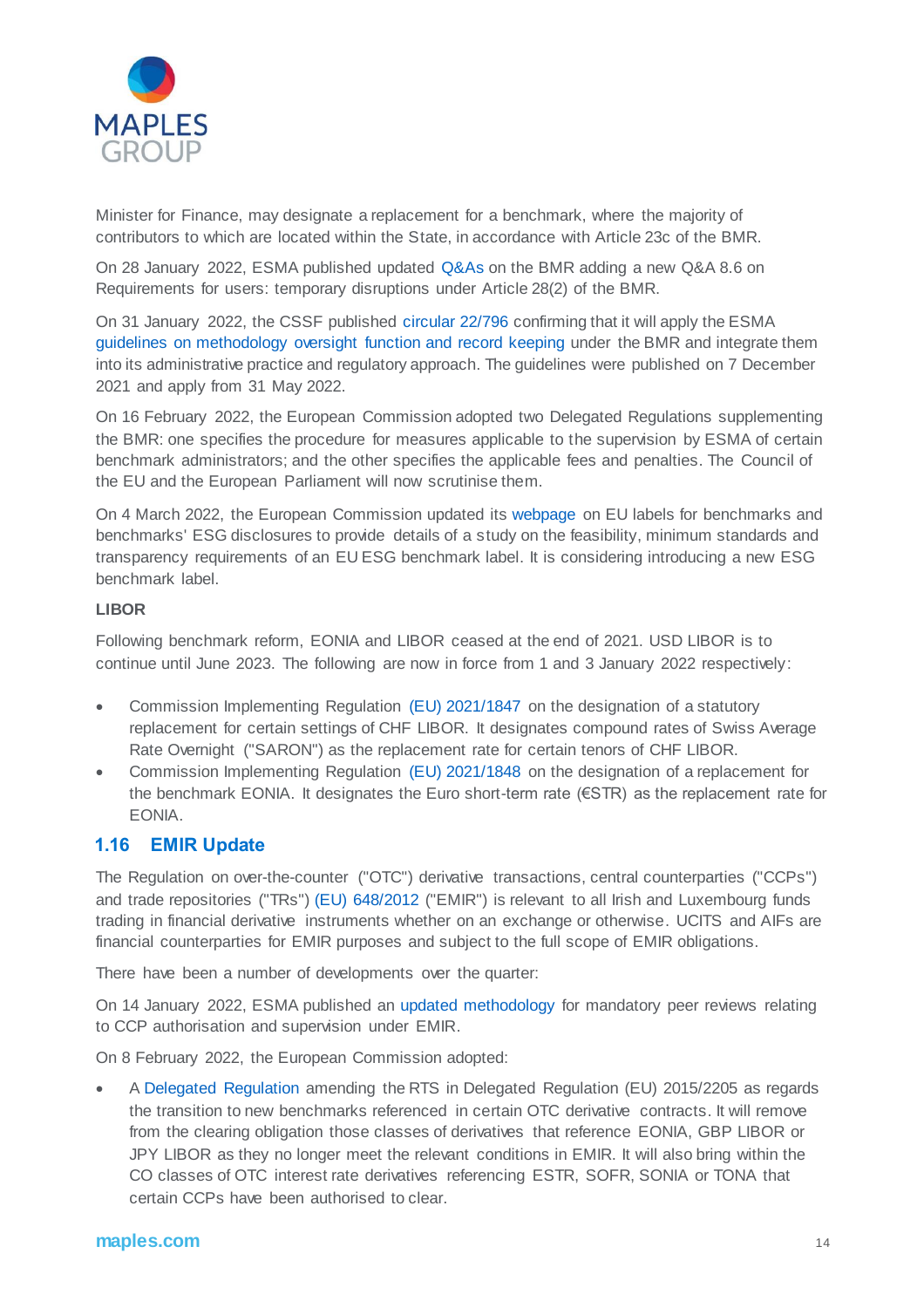

 [A Delegated Regulation](https://ec.europa.eu/transparency/documents-register/detail?ref=C(2022)620&lang=en) amending the RTS in Delegated Regulation (EU) 2017/2417 as regards the transition to new benchmarks referenced in certain OTC derivative contracts. It will remove from the derivatives trading obligation those classes of derivatives that currently reference GBP LIBOR or USD LIBOR, as they will no longer meet the condition laid down in Article 32(1) of MiFIR.

The Council of the EU and the European Parliament will now scrutinise them.

On 10 February 2022, Commission Implementing Decision [\(EU\) 2022/174](https://eur-lex.europa.eu/legal-content/EN/TXT/?uri=uriserv:OJ.L_.2022.028.01.0040.01.ENG) determining, for a limited period of time, that the regulatory framework applicable to CCPs in the UK is equivalent to EMIR came into force. It will apply from 1 July 2022 (when the current Implementing Decision ends) and will expire on 30 June 2025. The Implementing Decision specifies that under Article 25 of EMIR, the legal and supervisory arrangements of the UK applicable to CCPs already established and authorised in the UK are considered to be equivalent to the requirements in EMIR.

The Commission's February 2022 targeted [consultation](https://ec.europa.eu/info/sites/default/files/business_economy_euro/banking_and_finance/documents/2022-central-clearing-review-consultation-document_en.pdf) on a review of the EU central clearing framework closed on 8 March 2022.

On 25 March 2022, ESMA published a [series](https://www.esma.europa.eu/document/esma-public-statement-tcccps-march-2022) of updates on the recognition of CCPs established in third countries ("TC-CCPs") under EMIR. ESMA has completed the tiering and review of the recognition decisions of 25 TC-CCPs. For a number of TC-CCPs, ESMA is still waiting for additional clarifications to finalise the recognition process review. A [list](https://www.esma.europa.eu/sites/default/files/library/third-country_ccps_recognised_under_emir.pdf) of recognised TC-CCPs is on ESMA's website. It also decided to extend the application of recognition decisions under Article 25 of EMIR for three CCPs established in the UK to 30 June 2025.

On 25 March 2022 ESMA also published [a final report](https://www.esma.europa.eu/sites/default/files/library/esma74-362-2351_final_report_-_guidelines_on_data_transfer_between_trade_repositories_emir_sftr.pdf) on guidelines for the transfer of data between TRs under EMIR and SFTR that will apply from 3 October 2022.

On 30 March 2022, ESMA published a number of memoranda of understanding following the recent updates on the recognition of CCPs established in TC-CCPs under EMIR.

On 31 March 2022, ESMA's January 2022 [consultation paper](https://www.esma.europa.eu/sites/default/files/esma91-372-1975_consultation_paper_on_review_of_emir_rts_on_apc_margin_measures.pdf) on draft amendments to Commission Delegated Regulation (EU) 153/2013 with regard to RTS on requirements for CCPs, including requirements to limit the procyclicality of margin requirements under EMIR closed.

#### **1.17 CSSF Circular on Teleworking Update**

On 31 March 2022, the CSSF published [circular 22/804](https://www.cssf.lu/wp-content/uploads/cssf22_804eng.pdf) updating [circular 21/769](https://www.cssf.lu/en/Document/circular-cssf-21-769/) on governance and security requirements for supervised entities to perform tasks or activities through telework (remote work). Circular 21/796 will come into force on 1 July 2022 and will apply in all types of working conditions. The earlier requirement that working conditions must return to normal before this circular applies to CSSF supervised entities has been removed. For more information on circular 21/769, see our [Q2 2021 quarterly update](https://maples.com/en/knowledge-centre/2021/7/funds-and-investment-management-update---ireland-and-luxembourg-q2-2021)

#### **1.18 Reactivation of Notifications on Fund Issues and Large Redemptions - CSSF**

On 8 March 2022, the CSSF issued [a communication](https://www.cssf.lu/en/2022/03/reactivation-of-the-ifm-notifications-on-fund-issues-and-large-redemptions-via-edesk/) advising that certain large IFMs have been contacted by the CSSF and are required to notify it ("IFM Notification") of significant issues in respect of investment funds managed by them. An IFM Notification must be made through the eDesk on the occurrence of: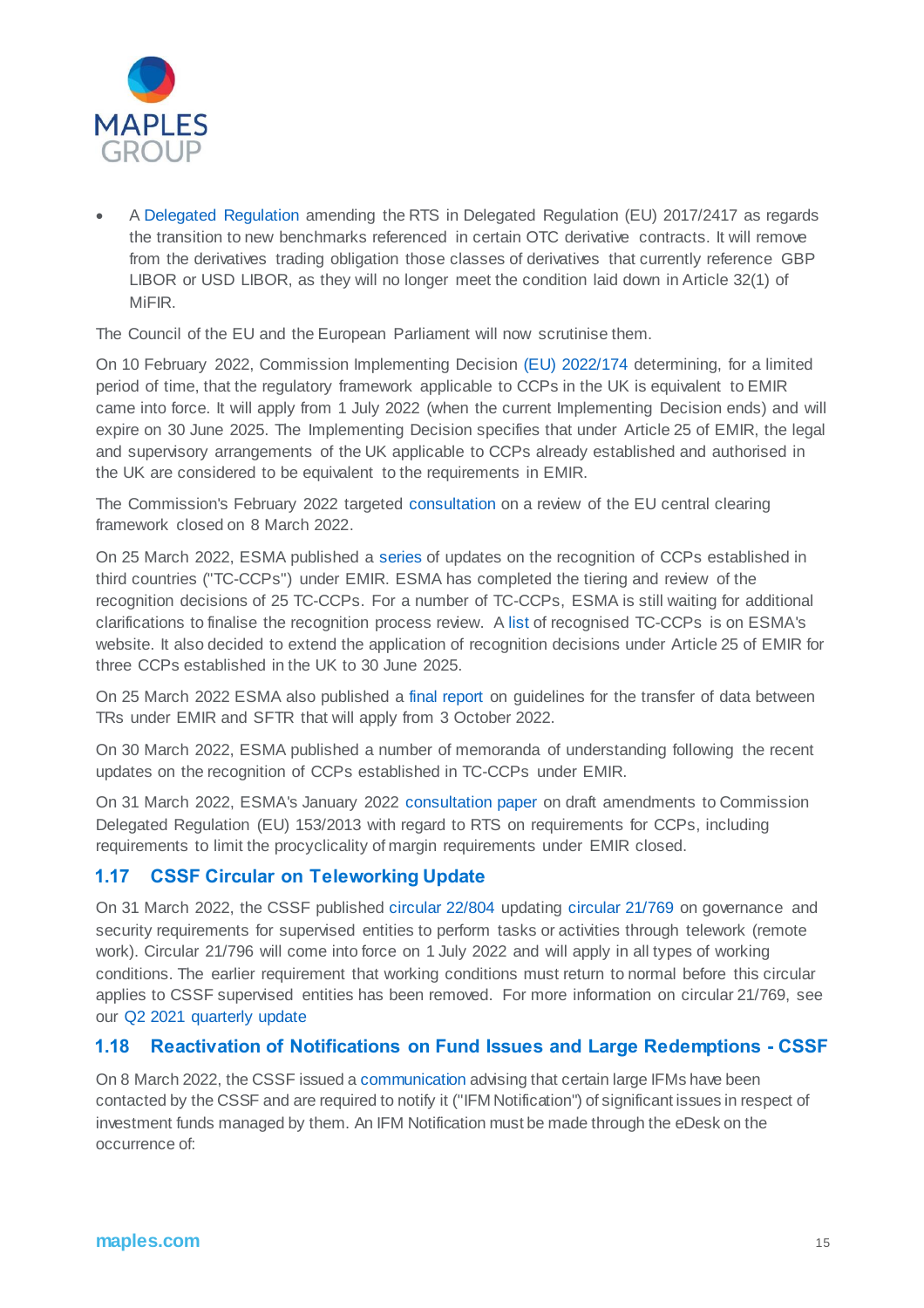

- Significant events / issues affecting the functioning of the investment funds managed by the IFM (e.g. valuation, liquidity, etc.), including the impact of restrictive measures in response to the current situation in Ukraine if applicable; and
- Larger redemptions at the level of Luxembourg regulated investment funds managed by the IFM (i.e. daily net redemptions exceeding 5% of the NAV, net redemptions over a calendar week exceeding 15% of the NAV and / or the application of gates / deferred redemptions).

#### **1.19 CSSF White Paper on DLT and Blockhain**

On 24 January 2022, the CSSF published [a white paper](https://www.cssf.lu/en/2022/01/the-cssf-published-a-white-paper-on-dlt-and-blockchain/) on distributed ledger technology ("DLT") and blockchain in response to the increasing engagement by both financial and non-financial institutions, such as start-ups, with the CSSF over their potential use of DLT. It guides interested professionals in the conduct of their DLT due diligence process and its use in the provision of services in the Luxembourg financial sector. The paper summarises the key common characteristics and different types of DLTs and presents the main actors and roles identified in a DLT project along with examples. It also highlights some of the main governance and technical risks by proposing key questions and recommendations for professionals to consider when performing their risk analysis and due diligence processes.

#### **1.20 EU Securitisation Regulation**

On 3 February 2022 ESMA [launched](https://www.esma.europa.eu/press-news/esma-news/esma-launches-its-new-sts-register) its new STS register for the notification of securitisations under the Securitisation Regulation [\(EU\) 2017/2402.](https://eur-lex.europa.eu/legal-content/EN/TXT/?uri=uriserv:OJ.L_.2017.347.01.0035.01.ENG) It replaces the previous interim solution of a simple, transparent and standardised ("STS") list on the ESMA website. Note that the interim STS notification is still applicable to synthetic STS securitisations.

On 2 March 2022, the EBA published a [report](https://www.eba.europa.eu/sites/default/documents/files/document_library/Publications/Reports/2022/1027593/EBA%20report%20on%20sustainable%20securitisation.pdf) on recent developments and challenges associated with introducing sustainability to the securitisation market and makes several recommendations to the European Commission on the development of a sustainability framework for the securitisation market.

It concludes that it would be premature to establish a dedicated framework for green securitisation but suggests that the upcoming EU GBS regulation should apply to securitisation, provided that the EU GBS requirements apply at originator level (instead of at the issuer / securitisation special purpose entity level). It also recommends amending the Securitisation Regulation to extend voluntary 'principal adverse impact disclosures' to non-STS securitisations. Based on this the Commission will submit a report to the European Parliament and the Council, together with a legislative proposal if appropriate.

For more information see ESG – [Sustainable Securitisation Report](https://maples.com/en/knowledge-centre/2022/3/esg-sustainable-securitisation-report)

On 18 March 2022, the European Central Bank ("ECB") published a [guide on the notification of](https://www.bankingsupervision.europa.eu/ecb/pub/pdf/ssm.Guide_on_the_notification_of_securitisation_transactions~af41af5e72.en.pdf)  [securitisation transactions](https://www.bankingsupervision.europa.eu/ecb/pub/pdf/ssm.Guide_on_the_notification_of_securitisation_transactions~af41af5e72.en.pdf) with a notification template for all securitisation transactions originated after 1 April 2022. The non-binding guide sets out the notification practices that the ECB expects directly supervised banks acting as originators or sponsors of private and public securitisation transactions to follow to enable it monitor compliance with risk retention, transparency requirements and the ban on resecuritisation.

#### **1.21 CSDR Update**

On 16 March 2022, the European Commission published a legislative proposal for a Regulation amending the Central Securities Depositories Regulation [\(EU\) 909/2014](https://eur-lex.europa.eu/legal-content/EN/TXT/?uri=CELEX%3A32014R0909) ("CSDR") on settlement discipline, cross-border provision of services, supervisory co-operation, provision of banking-type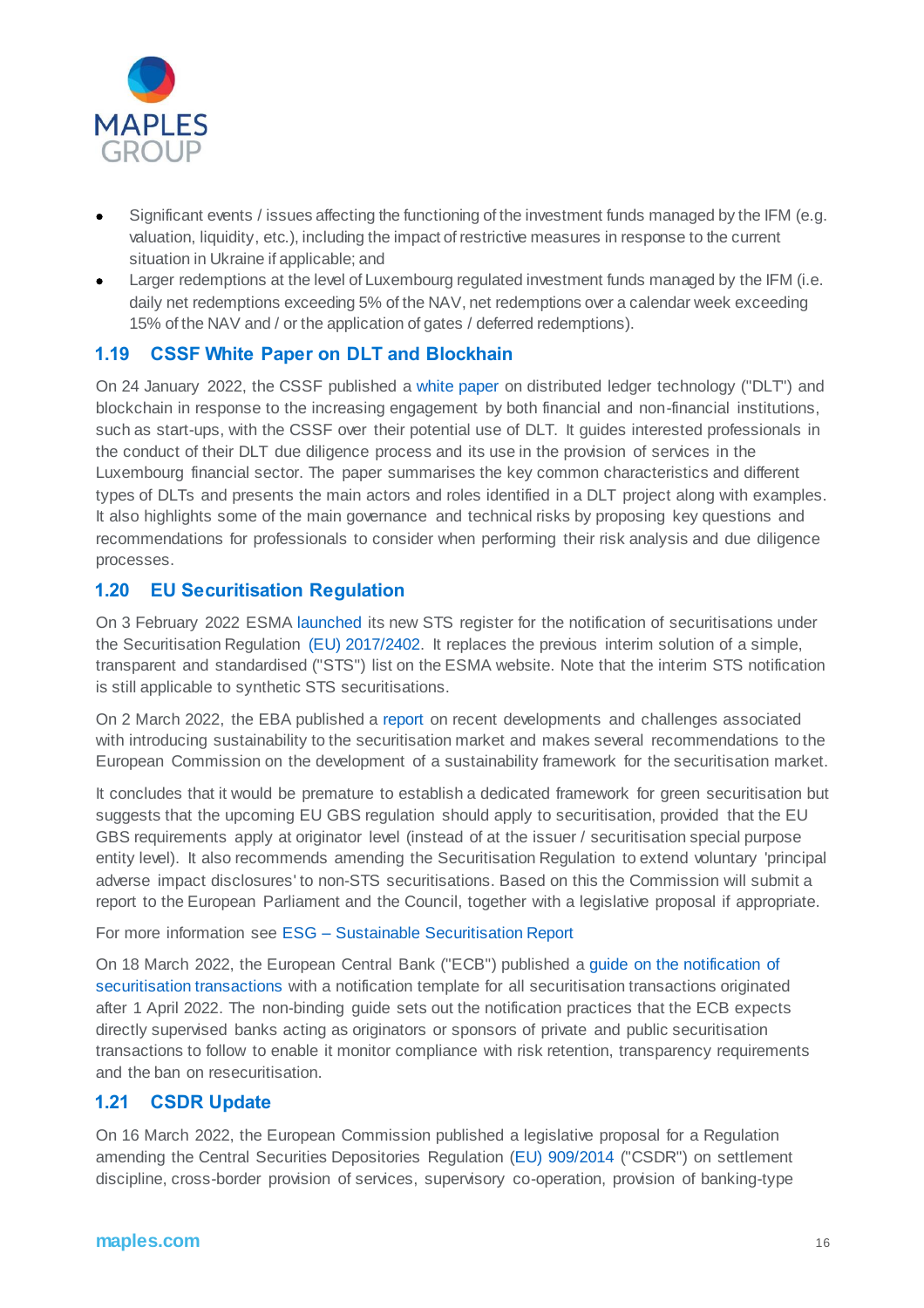

ancillary services and requirements for third-country central securities depositories. The proposed changes relate to:

- Introducing a 'two-step approach' under which mandatory buy-ins could become applicable if the penalties regime alone does not improve settlement fails in the EU.
- Adjusting the conditions under which central securities depositories ("CSDs") can access banking services by amending the threshold for these services and broadening the range of service providers.
- Simplifying passporting requirements for CSDs.
- Improving co-operation between supervisors by requiring the establishment of colleges of supervisors for certain CSDs to increase consistent supervision.
- Oversight of activities of third-country CSDs. The Council of the EU and the European Parliament will now consider it.

#### **1.22 SFTR Update**

On 28 January 2022, ESMA published updated [Q&As](https://www.esma.europa.eu/sites/default/files/library/esma74-362-893_qas_on_sftr_data_reporting.pdf) on complying with reporting requirements under the Securities Financing Transactions Regulation [\(EU\) 2015/2365](https://eur-lex.europa.eu/legal-content/EN/TXT/?uri=CELEX%3A32015R2365&qid=1641393161744) ("SFTR"). ESMA has amended its Q&A on reporting of settlement fails.

On 25 March 2022, ESMA published [a final report](https://www.esma.europa.eu/sites/default/files/library/esma74-362-2351_final_report_-_guidelines_on_data_transfer_between_trade_repositories_emir_sftr.pdf) on guidelines for the transfer of data between TRs under EMIR and SFTR. The guidelines need to be translated and will become applicable on 3 October 2022.

On 1 April 2022, ESMA published a further updated version of its [Q&As](https://www.esma.europa.eu/sites/default/files/library/esma74-362-893_qas_on_sftr_data_reporting.pdf) dated 22 March 2022 on complying with reporting requirements under SFTR amending Q&A 12 on the currency of the overview and margin reports.

#### **1.23 Irish Investment Funds Statistics: Q4 2021**

The main points to note in the Central Bank's Q4 2021 [statistics](https://www.centralbank.ie/statistics/data-and-analysis/other-financial-sector-statistics/investment-funds) issued in March 2022 are as follows:

- The NAVs of Irish-resident funds reached an all-time high of €4,067bn at end-December 2021.
- The total NAV increased by €288bn (8%) in Q4 2021. This increase was split between 44% net investor inflows and 56% valuation gains.
- Equity funds NAV increased in the quarter by 9% to  $\epsilon$ 1,425bn, with  $\epsilon$ 19bn net transactions and €93bn revaluations. The valuation gains of equity funds accounted for 32% of the overall gains of IFs.
- In bond, MMF, and hedge funds, the majority of the NAV increase was driven by investor inflows. In contrast, the majority of the increase in NAV for equity, mixed, real estate, and other funds was due to revaluation gains.
- In Q4 2021, there was a large increase in both net transactions and revaluations in holdings of equity securities, at €55bn and €115bn respectively.

#### **1.24 Luxembourg Undertakings for Collective Investment Statistics**

The main points to note in the CSSF's [February 2022](https://www.cssf.lu/en/2022/04/global-situation-of-undertakings-for-collective-investment-at-the-end-of-february-2022/) update for regulated Luxembourg funds are as follows:

 Total assets held by Luxembourg UCITS, Part II UCIs, SIFs and SICARs ("Luxembourg Investment Funds") amounted to € 5,545.049 billion as at 28 February 2022.

#### **maples.com** <sup>17</sup>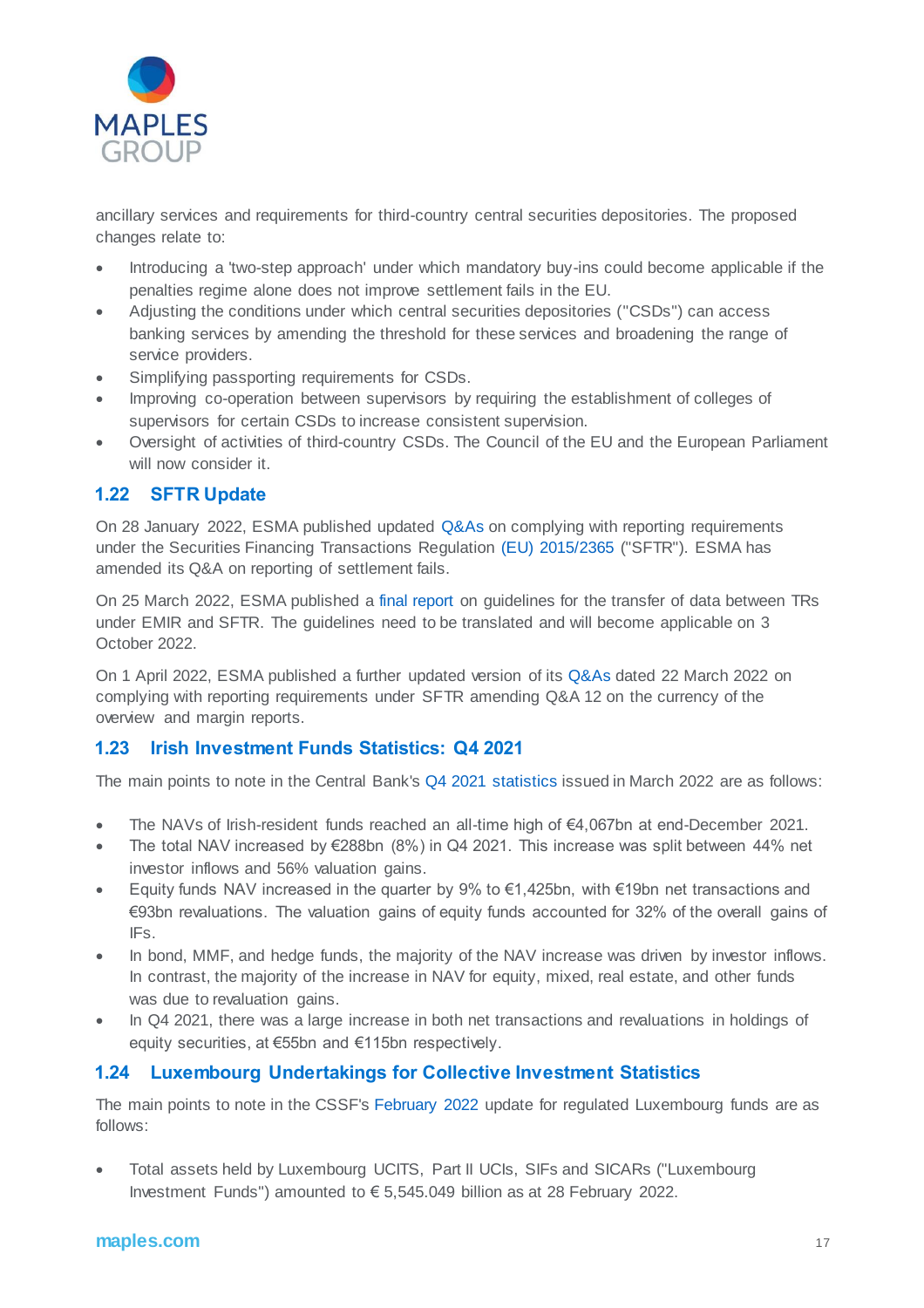

- The number of CSSF regulated Luxembourg Investment Funds active in the market totals 3,465.
- Of the 3,465 active Luxembourg Investment Funds, 2,270 entities have adopted an umbrella structure and together have a total of 13,229 sub-funds. The remaining 1,195 are structured as stand-alone funds.
- As at February 2022 there were a total of 14,424 fund units.
- During February 2022 there were more subscriptions than redemptions in equity funds and more redemptions than subscriptions in fixed-income funds.

In addition the number of Luxembourg RIAFs reached 1,760 as of 1 April 2022.

## 2 Tax

#### **EU**

#### **2.1 EU Annex II "Grey List" of Monitored Jurisdictions in Taxation Matters**

On 24 February 2022, at a meeting of a competition sub-committee of the Council of the EU, the British Virgin Islands and Bermuda were added to Annex II to the EU list of non-cooperative jurisdictions in taxation matters bringing the number of countries on Annex II to 24. Annex II's purpose includes the monitoring of listed jurisdictions on their commitments to improve certain legal and regulatory matters.

There are no specific sanctions as a consequence of being on Annex II. However, there are potential reporting requirements for (i) large EU multinationals with undertakings in an Annex II jurisdiction; and (ii) EU investors holding securities issued by certain securitisation entities established in an Annex II jurisdiction.

First, under the Directive on country-by-country reporting [\(EU\) 2021/2101](https://eur-lex.europa.eu/legal-content/EN/TXT/?uri=CELEX:32021L2101) a multinational group is required publicly to disclose certain financial and other information about its EU activities as well as in certain third countries. Those third countries include those that have been on Annex II for two consecutive years. This Directive must be transposed into the national law of EU Member States by 22 June 2023 so the reporting obligation does not arise until then.

Secondly, the Securitisation Regulation governs securitisation special purpose entities ("SSPEs"). Following a 2021 amendment to Article 4, where an SSPE is established after 9 April 2021 in an Annex II jurisdiction, an investor in that SSPE must notify the investment in securities issued by that SSPE to the Member State tax authorities where the investor is resident for tax purposes. The notification procedure will differ in each Member State. In Ireland, for example, Irish Revenue have stated that there will be a simple form to file through their online service in the near future. While most Securitisation Regulation obligations relate to EU institutional investors only, this obligation applies to all EU natural and legal persons. Further, while Article 4 references securities instruments only a securitisation position can take other forms and it would be prudent to consider all securitisation positions and not just debt securities as being subject to the reporting obligation.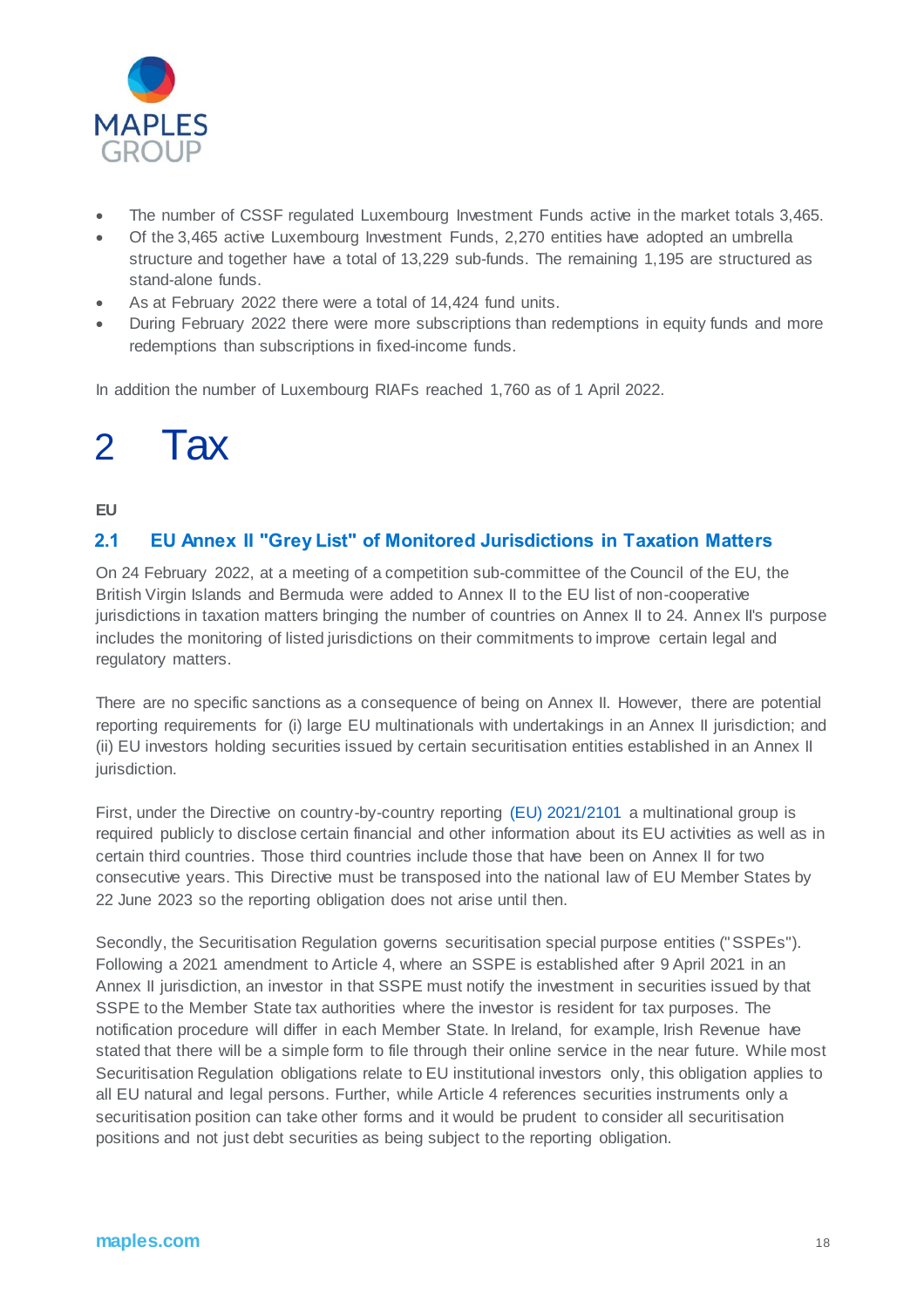

From a practical viewpoint, some service providers and financial institutions (including AIFs with AML / KYC compliance requirements) will require enhanced due diligence if there is a nexus to an Annex II entity.

#### **2.2 EU Withholding Tax Consultation**

On 1 April 2022, the European Commission opened a [second public consultation](https://ec.europa.eu/info/law/better-regulation/have-your-say/initiatives/13031-Retenues-a-la-source-nouveau-systeme-de-l%E2%80%99UE-visant-a-eviter-la-double-imposition/public-consultation_en) on the introduction of a common EU-wide system for withholding tax on dividend and interest payments. It aims to remove tax barriers to facilitate cross-border investments and allow tax authorities to exchange information and cooperate and will close on 28 June 2022.

The initiative intends to ensure the proper functioning of the Capital Markets Union, facilitate cross border investment and prevent tax abuse. It aims to do this by making the withholding tax relief procedures for non-resident investors more efficient and increasing the ability of tax administrators to identify investors that abuse rights under double tax treaties.

Stakeholders are asked for views on a number of significant points for the funds industry, including: (i) whether the current function of withholding tax refund procedures hinder cross-border investment in the EU securities market; (ii) whether there is a preference for a relief-at-source system, refund procedure system or a combination of the two mechanisms; (iii) which payments should be covered by the reliefat-source system; (iv) what measures are the most effective for simplifying and streamlining withholding tax refund procedures; (v) who should make the refund applications; and (vi) whether it would be appropriate to broaden DAC (the EU Directive on Administrative Cooperation requiring an automatic exchange of certain information) to include an automatic exchange of financial information on payments received.

#### **Luxembourg**

#### **2.3 EU Interest Limitation Rules: Scope Extended to Regulated Luxembourg Securitisation Vehicles**

On 9 March 2022, the Luxembourg Parliament published a draft law, which proposes to revoke an exemption available for EU regulated Luxembourg securitisation vehicles ("SVs") from Luxembourg's interest limitation rules ("ILRs"). The draft law is expected to enter into force on 1 January 2023. Once enacted, these EU Luxembourg SVs will be subject to the ILRs and may be at risk of increasing their Luxembourg corporate tax exposure, in light of potential deductibility limitations on payments made to SV investors. The draft law stems from a formal notice letter sent by the European Commission in 2020 advising Luxembourg to remove the ILRs exemption applicable to EU regulated Luxembourg SVs.

For more information see our client update[, Interest Limitation Rules: Extended to Luxembourg EU](https://maples.com/en/knowledge-centre/2022/03/30/18/28/interest-limitation-rules-extended-to-luxembourg-eu-regulated-securitisation-vehicles#:~:text=Interest%20Limitation%20Rules%3A%20Extended%20to%20Luxembourg%20EU%20Regulated%20Securitisation%20Vehicles,-31%20Mar%202022&text=On%209%20March%202022%2C%20the,rules%20(%22ILRs%22).)  [Regulated Securitisation Vehicles](https://maples.com/en/knowledge-centre/2022/03/30/18/28/interest-limitation-rules-extended-to-luxembourg-eu-regulated-securitisation-vehicles#:~:text=Interest%20Limitation%20Rules%3A%20Extended%20to%20Luxembourg%20EU%20Regulated%20Securitisation%20Vehicles,-31%20Mar%202022&text=On%209%20March%202022%2C%20the,rules%20(%22ILRs%22).)

#### **2.4 New One-Time Tax Reporting Obligation for Corporate Investment Vehicles**

On 20 January 2022, the Luxembourg tax authorities issued a tax circular clarifying the reporting obligations for certain corporate Luxembourg investment vehicles. This reporting is part of Luxembourg's new regime that imposes a 20% levy on income and gains derived, directly or indirectly, from real estate located in Luxembourg. These reporting obligations apply even if the investment vehicle never invested, directly or indirectly, in Luxembourg real estate. All Luxembourg exempt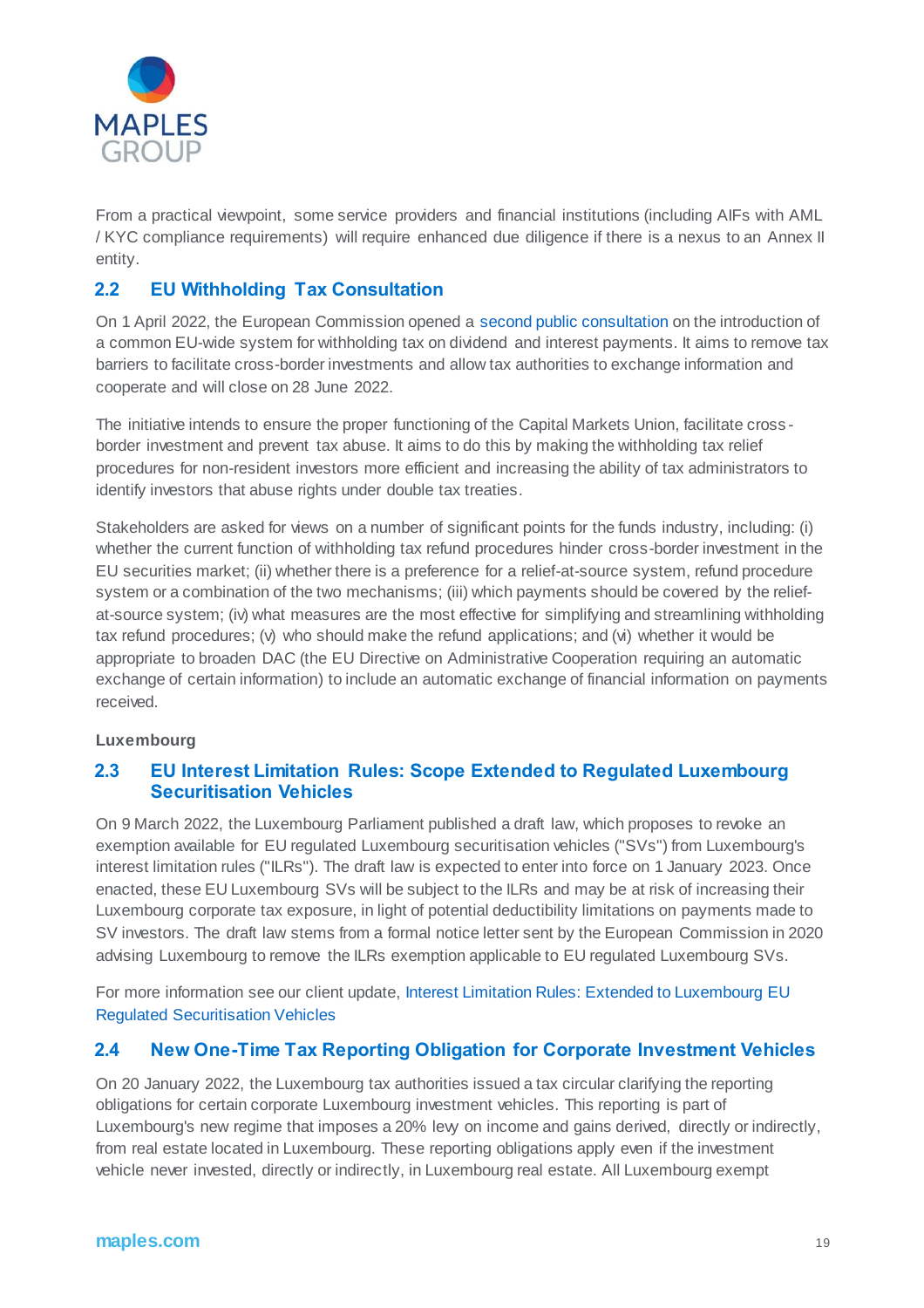

corporate alternative investment vehicles are generally required to file a one-time reporting obligation by 31 May 2022. Failure to comply could trigger penalties of up to €10,000.

For more information see our client update[, Luxembourg: New One-Time Tax Reporting Obligation for](https://maples.com/en/knowledge-centre/2022/2/luxembourg-new-one-time-tax-reporting-obligation)  [Investment Vehicles](https://maples.com/en/knowledge-centre/2022/2/luxembourg-new-one-time-tax-reporting-obligation)

### 3 Listings

#### **3.1 LEI Codes for Umbrella Structures**

A Legal Entity Identifier ("LEI") is a 20 digit code that is unique to a legal entity and provides basic information about the entity. From 25 March 2022, LEI providers such as Euronext Dublin must collect data in relation to umbrella fund relationships. With effect from this date, when applying for a new LEI or renewing an existing LEI for a sub-fund, it is a mandatory requirement to also provide the LEI code for the umbrella fund. This will apply to all applications and it will not be possible to proceed with an LEI application without the umbrella LEI data.

Further information on the GLEIF Fund Relationship Policy can be found at [Policy on Fund](https://www.leiroc.org/publications/gls/roc_20190520-1.pdf)  [Relationships and Guidelines for the registration of Investment Funds in the Global LEI System](https://www.leiroc.org/publications/gls/roc_20190520-1.pdf)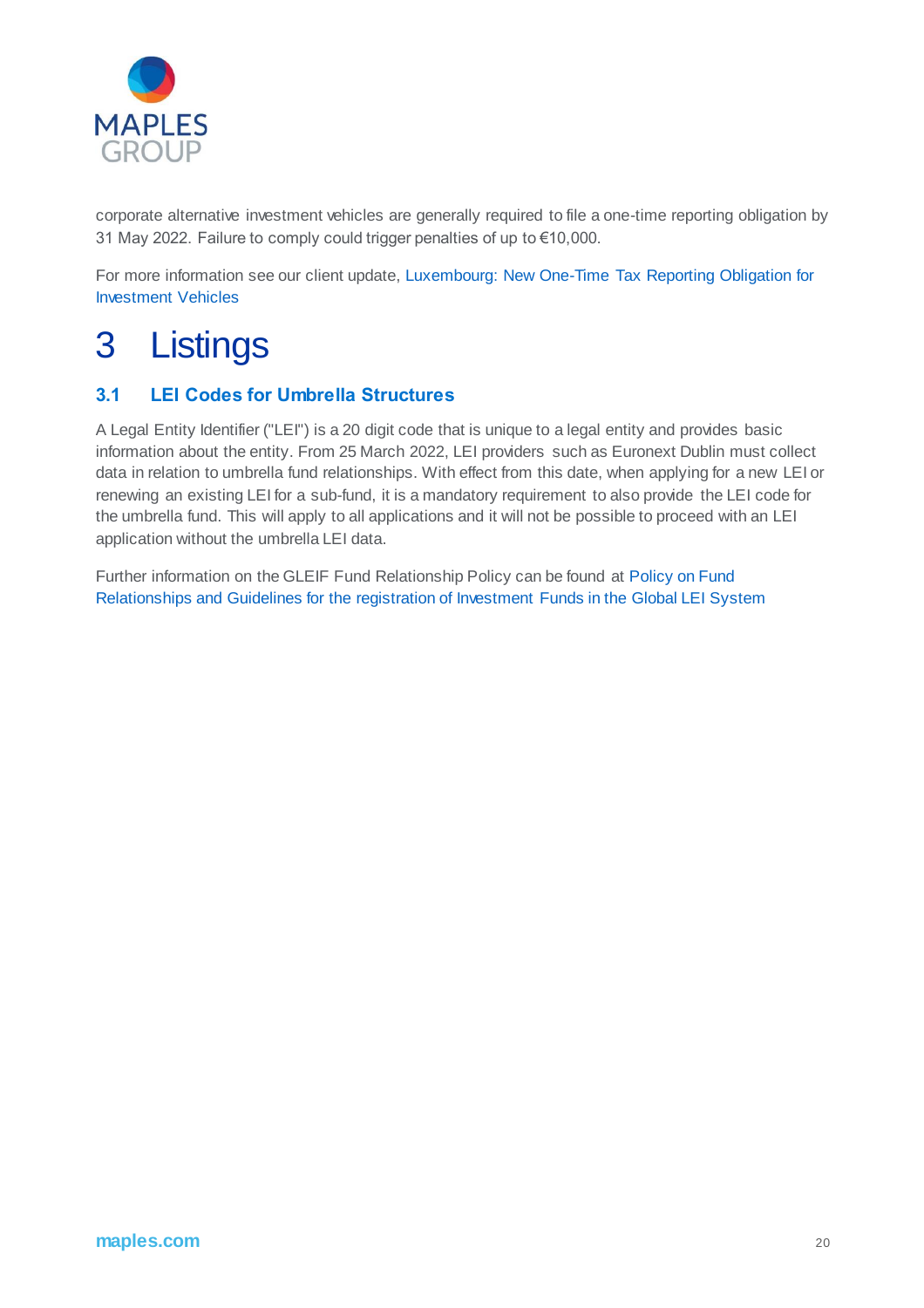

## **Contacts**

#### Dublin

**Eimear O'Dwyer Partner, Co-Head of Funds & Investment Management** [eimear.odwyer@maples.com](mailto:eimear.o)

**Caitriona Carty Partner, Funds & Investment Management** caitriona.carty@maples.com

**Stephen Carty Partner, Funds & Investment Management** [stephen.carty@maples.com](mailto:stephen.carty@maples.com)

**Ian Conlon Partner, Funds & Investment Management** [ian.conlon@maples.com](mailto:ian.conlon@maples.com)

**Ronan Cremin Partner, Funds & Investment Management** [ronan.cremin@maples.com](mailto:ronan.cremin@maples.com)

**John Gallagher Partner, Funds & Investment Management** [john.gallagher@maples.com](mailto:john.gallagher@maples.com)

**Philip Keegan Partner, Funds & Investment Management** [philip.keegan@maples.com](mailto:philip.keegan@maples.com)

**Deirdre McIlvenna Partner, Funds & Investment Management** [deirdre.mcilvenna@maples.com](mailto:deirdre.mcilvenna@maples.com)

**Aaron Mulcahy Partner, Funds & Investment Management** [aaron.mulcahy@maples.com](mailto:aaron.mulcahy@maples.com)

**Niamh O'Shea Partner, Funds & Investment Management** [niamh.oshea@maples.com](mailto:niamh.o)

**Emma Conaty Head of Global Registration Services** [emma.conaty@maples.com](mailto:emma.conaty@maples.com)

**Andrew Quinn Partner, Head of Tax** [andrew.quinn@maples.com](mailto:andrew.quinn@maples.com)

#### **William Fogarty**

**Partner, Tax** [william.fogarty@maples.com](mailto:william.fogarty@maples.com)

**Lynn Cramer Partner, Tax** lynn.cramer@maples.com

#### Luxembourg

**Johan Terblanche Managing Partner, Head of Funds & Investment Management** [johan.terblanche@maples.com](mailto:johan.terblanche@maples.com)

**Michelle Barry Partner, Funds & Investment Management**  [michelle.barry@maples.com](mailto:michelle.barry@maples.com)

**James O'Neal Principal, Tax** james.oneal@maples.com

**Jean-Dominique Morelli Partner, Tax** [jean-dominique.morelli@maples.com](mailto:jean-dominique.morelli@maples.com)

#### Cayman Islands

**Pádraig Brosnan Partner, Funds & Investment Management** [padraig.brosnan@maples.com](mailto:padraig.brosnan@maples.com)

#### Hong Kong

**Michelle Lloyd Partner, Funds & Investment Management** [michelle.lloyd@maples.com](mailto:michelle.lloyd@maples.com)

#### London

**Adam Donoghue Partner, Co-Head of Funds & Investment Management** [adam.donoghue@maples.com](mailto:adam.donoghue@maples.com)

**Fearghal De Feu Partner, Funds & Investment Management** fearghal.defeu@maples.com

**maples.com** <sup>21</sup>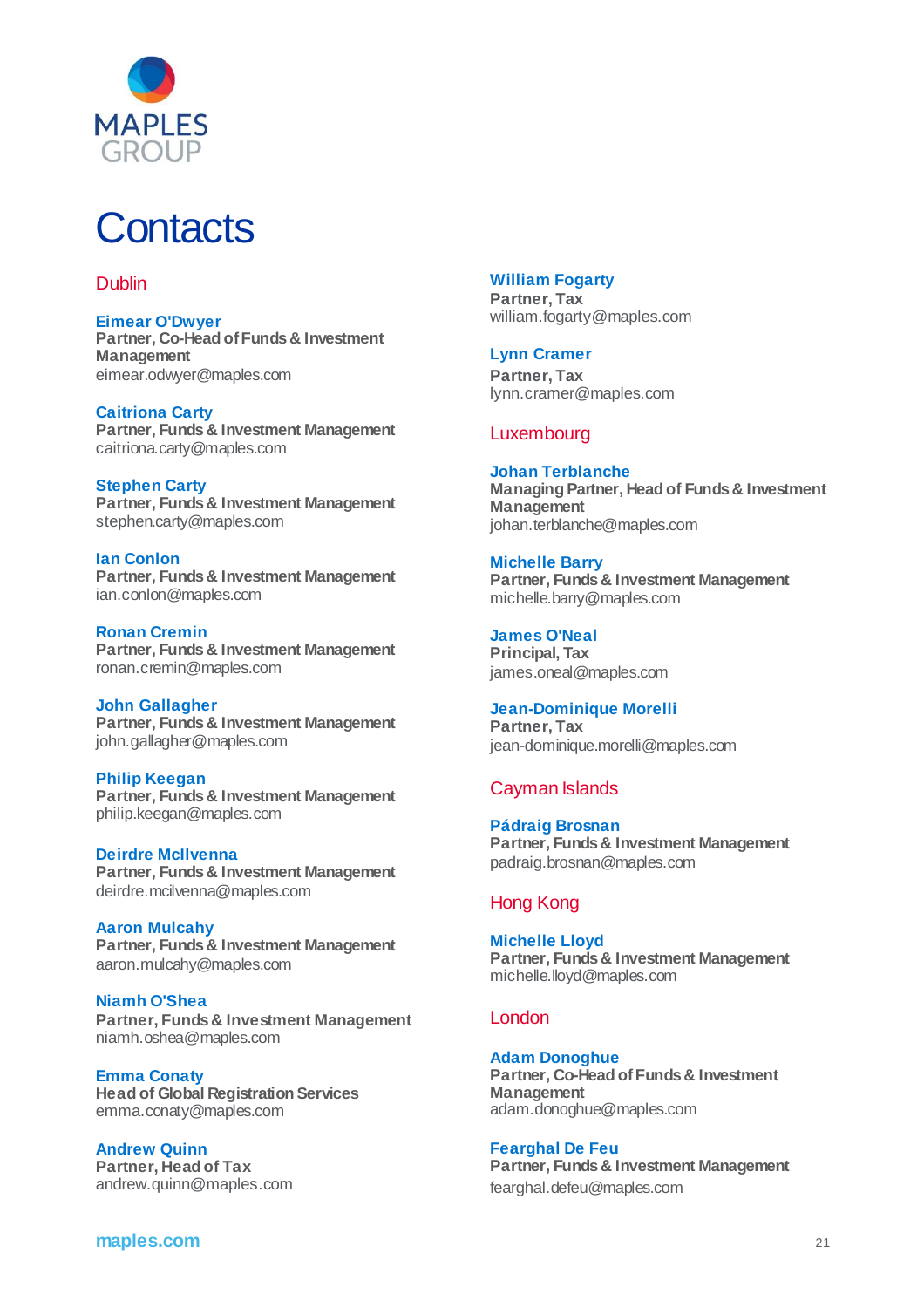

### About the Maples Group

The Maples Group is a leading service provider offering clients a comprehensive range of legal services on the laws of the British Virgin Islands, the Cayman Islands, Ireland, Jersey and Luxembourg, and is an independent provider of fiduciary, fund services, regulatory and compliance, and entity formation and management services. The Maples Group distinguishes itself with a client-focused approach, providing solutions tailored to their specific needs. Its global network of lawyers and industry professionals are strategically located in the Americas, Europe, Asia and the Middle East to ensure that clients gain immediate access to expert advice and bespoke support, within convenient time zones.

The Maples Group's Irish legal services team is independently ranked first among legal service providers in Ireland in terms of total number of funds advised (based on the most recent Monterey Ireland Fund Report, as of 30 June 2021). Our sizeable and fast growing Luxembourg legal services team cover the whole range of funds & investment management services. For more information, please visit: [maples.com](http://www.maples.com/).

#### © **MAPLES GROUP 2022**

This update is intended to provide only general information for the clients and professional contacts of the Maples Group. It does not purport to be comprehensive or to render legal advice. Published by Maples and Calder (Ireland) LLP and Maples and Calder (Luxembourg) SARL.